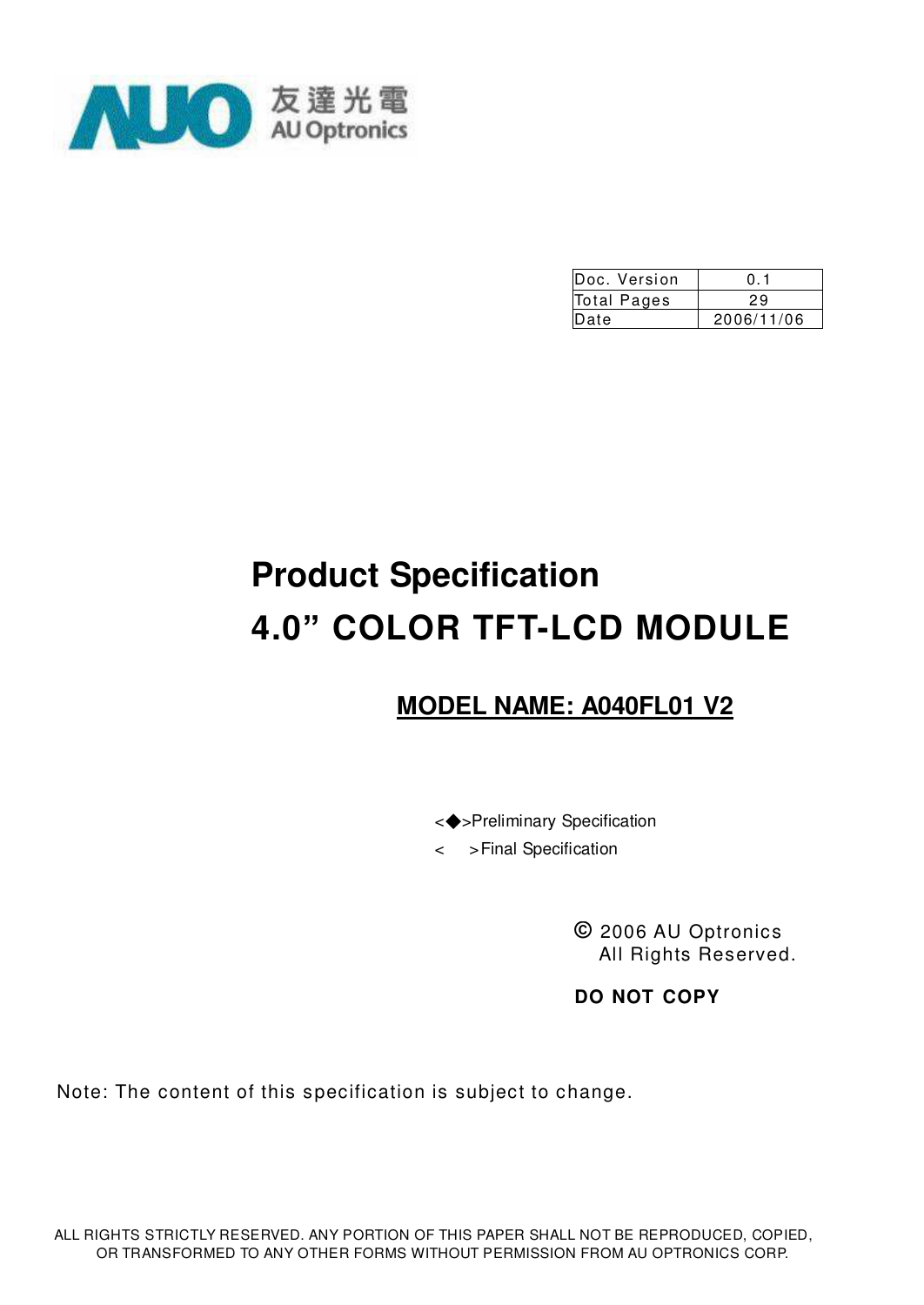#### Record of Revision

| <b>Version</b> | <b>Revise Date</b> | Page | <b>Content</b>                                |
|----------------|--------------------|------|-----------------------------------------------|
| $\mathbf 0$    | 02/Sep/2006        |      | First draft.                                  |
|                |                    | 14   | Update TBD value of 3.4.2.1 Timing Parameter. |
| 0.1            | 06/Nov/2006        | 17   | Add "3.5.3 Low-voltadge set".                 |
|                |                    | 20   | Uodate D5, D6 setting of R0.                  |
|                |                    | 23   | Update contrast ratio and brightness spec.    |
|                |                    |      |                                               |
|                |                    |      |                                               |
|                |                    |      |                                               |
|                |                    |      |                                               |
|                |                    |      |                                               |
|                |                    |      |                                               |
|                |                    |      |                                               |
|                |                    |      |                                               |
|                |                    |      |                                               |
|                |                    |      |                                               |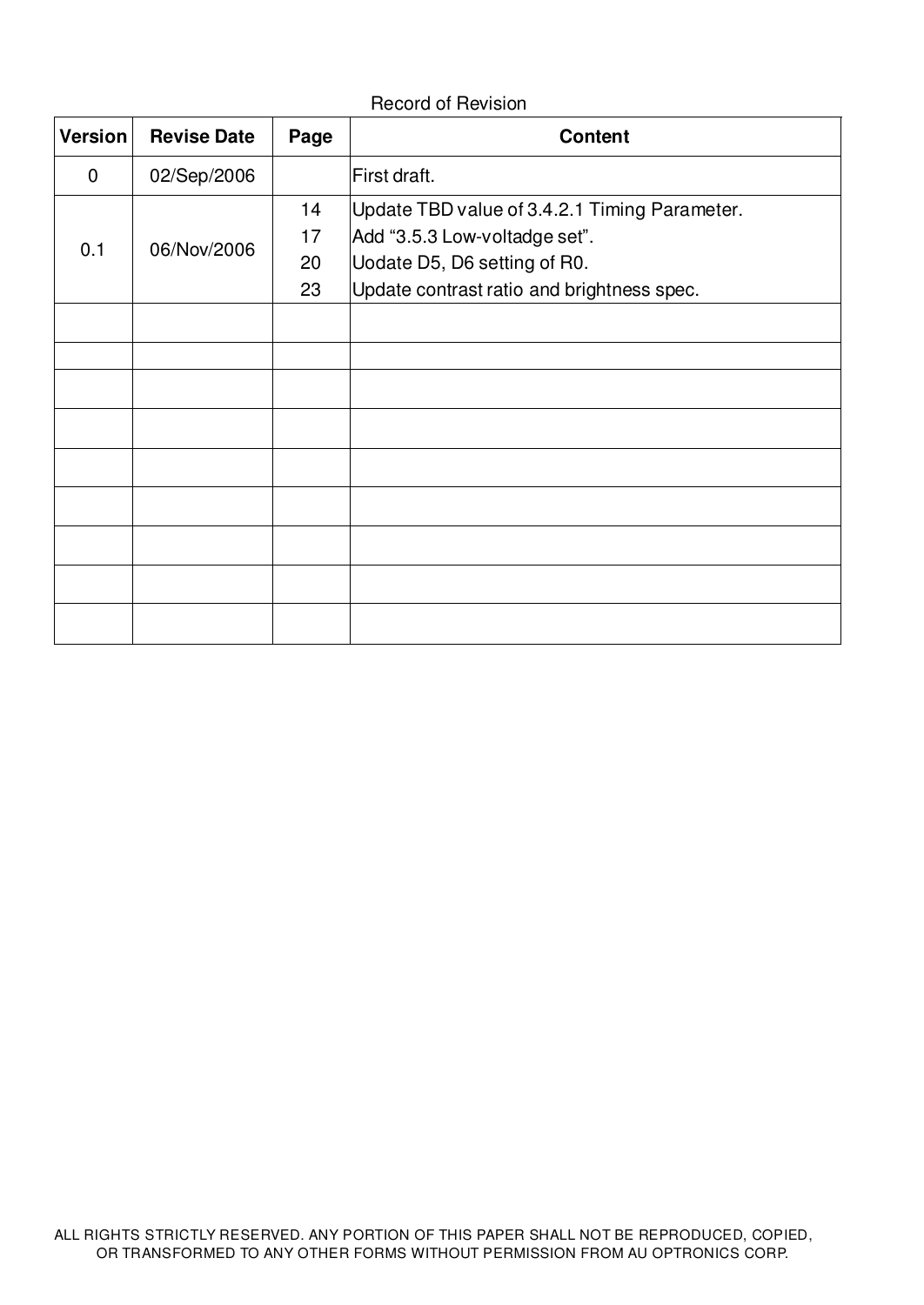

Version: 0.1 Page: 3/29

# **Contents**

| <b>GENERAL DESCRIPTION</b>                                | 4  |
|-----------------------------------------------------------|----|
| <b>FEATURES</b>                                           | 4  |
| <b>1. GENERAL INFORMATION</b>                             | 5  |
| 2. ELECTRICAL SPECIFICATIONS                              | 7  |
| <b>2.1 FPC PIN ASSIGNMENT</b>                             | 7  |
| <b>2.2 ABSOLUTE MAXIMUM RATINGS</b>                       | 9  |
| <u><b>3. ELECTRICAL CHARACTERISTICS</b></u>               | 9  |
| 3.1 TFT-LCD TYPICAL OPERATION CONDITION                   | 9  |
| <b>3.2 BACKLIGHT DRIVING CONDITIONS</b>                   | 10 |
| <b>3.3 SUGGESTED APPLICATION CIRCUIT</b>                  | 11 |
| 3.3.1 SUGGESTED APPLICATION CIRCUIT (NOT USE SPI CONTROL) | 11 |
| 3.3.2 SUGGESTED APPLICATION CIRCUIT (USE SPI CONTROL)     | 12 |
| 3.4 AC TIMING                                             | 13 |
| 3.4.1 TIMING DIAGRAM                                      | 13 |
| 3.4.2 TIMING CONDITION                                    | 14 |
| <b>3.5 POWER ON/OFF SEQUENCE</b>                          | 14 |
| 3.5.1 POWER-ON (DISPLAY ON; STANDBY DISABLING)            | 15 |
| 3.5.2 POWER-OFF (DISPLAY OFF; STANDBY ENABLING)           | 16 |
| 3.5.3 LOW-VOLTAGE RESET                                   | 17 |
| <b>3.6 SERIAL CONTROL SETTING</b>                         | 18 |
| 3.6.1 INPUT TIMING SPECIFICATIONS (REFER TO FIG. 1)       | 18 |
| 3.6.2 SERIAL SETTING TABLE                                | 19 |
| <b>4. OPTICAL SPECIFICATION</b>                           | 23 |
| 5. TOUCH SCREEN PANEL SPECIFICATIONS                      | 25 |
| 5.1 FPC PIN ASSIGNMENT                                    | 25 |
| <b>5.2 ELECTRICAL CHARACTERISTICS</b>                     | 25 |
| <b>5.3 MECHANICAL CHARACTERISTICS</b>                     | 26 |
| <b>5.4 LIFE TEST CONDITION</b>                            | 26 |
| 5.5 ATTENTION                                             | 27 |
| <b>6. ABSOLUTE RATINGS OF AMBIENT ENVIRONMENT</b>         | 28 |
| 7. PACKING FORM                                           | 29 |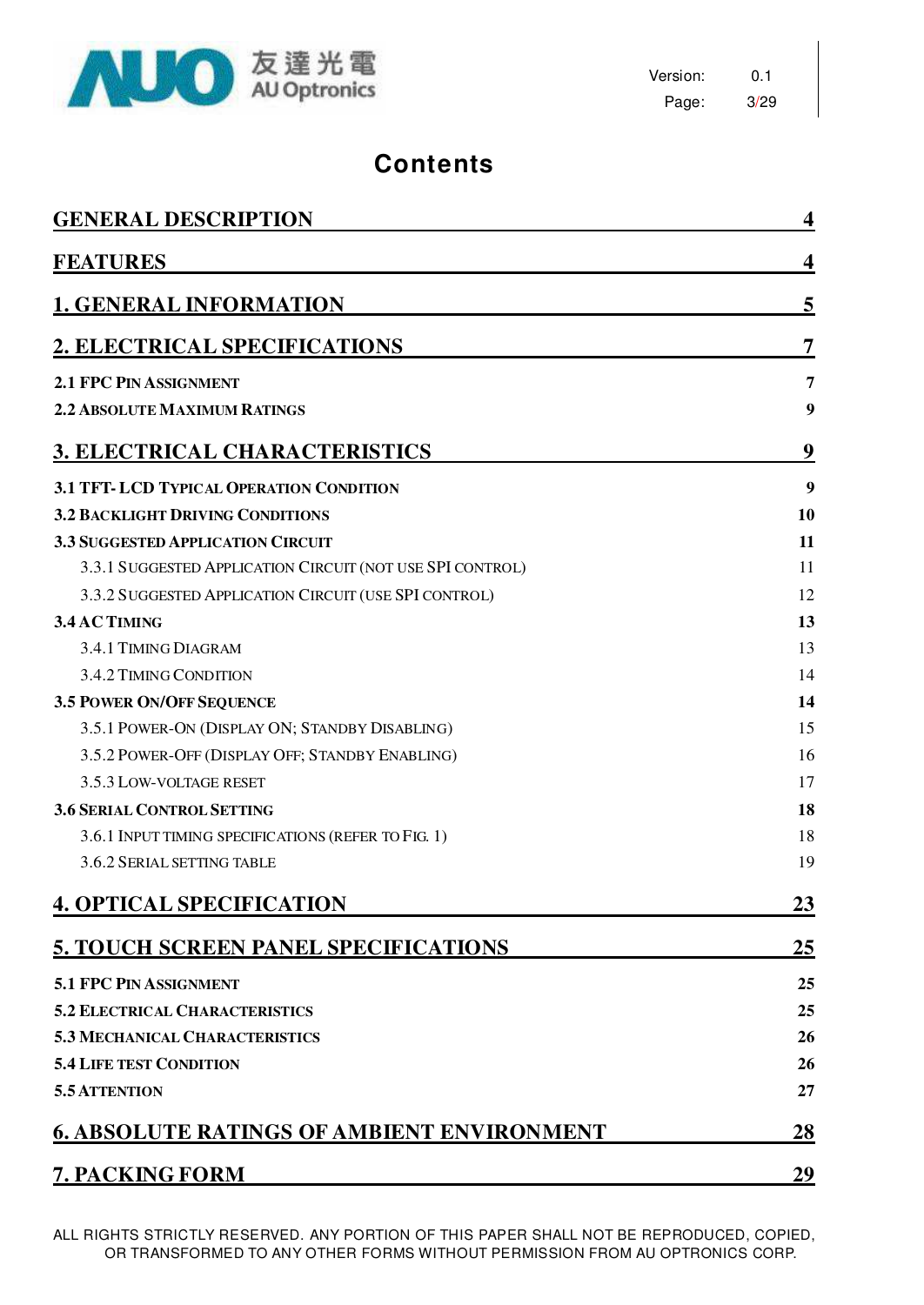

## **General Description**

A040FL01 V2 is a color TFT (Thin Film Transistor) LCD (Liquid crystal Display). This model is composed of TFT-LCD, drive IC, FPC (flexible printed circuit), backlight unit, and Touch Panel.

### **Features**

- l 4-inch display size
- l QQHDTV resolution and wide aspect ratio
- l 16.7M colors
- l System Integration
	- Timing controller

Charge pump for VGH, VGL

2-in-1 FPC

- l SYNC + DE input mode
- l Parallel digital 8-bit data interface
- l ATR-MVA (**A**dvanced **TR**ansflective **M**ulti-domain **V**ertical **A**lignment)
	- Wide view angle

No Gray Scale Inverison

- High contrast ratio
- l Touch Screen. Surface coating: **anti-fingerprint , anti-glare**, hardcoating
- l VCOM, brightness, contrast control by SPI register
- l Green design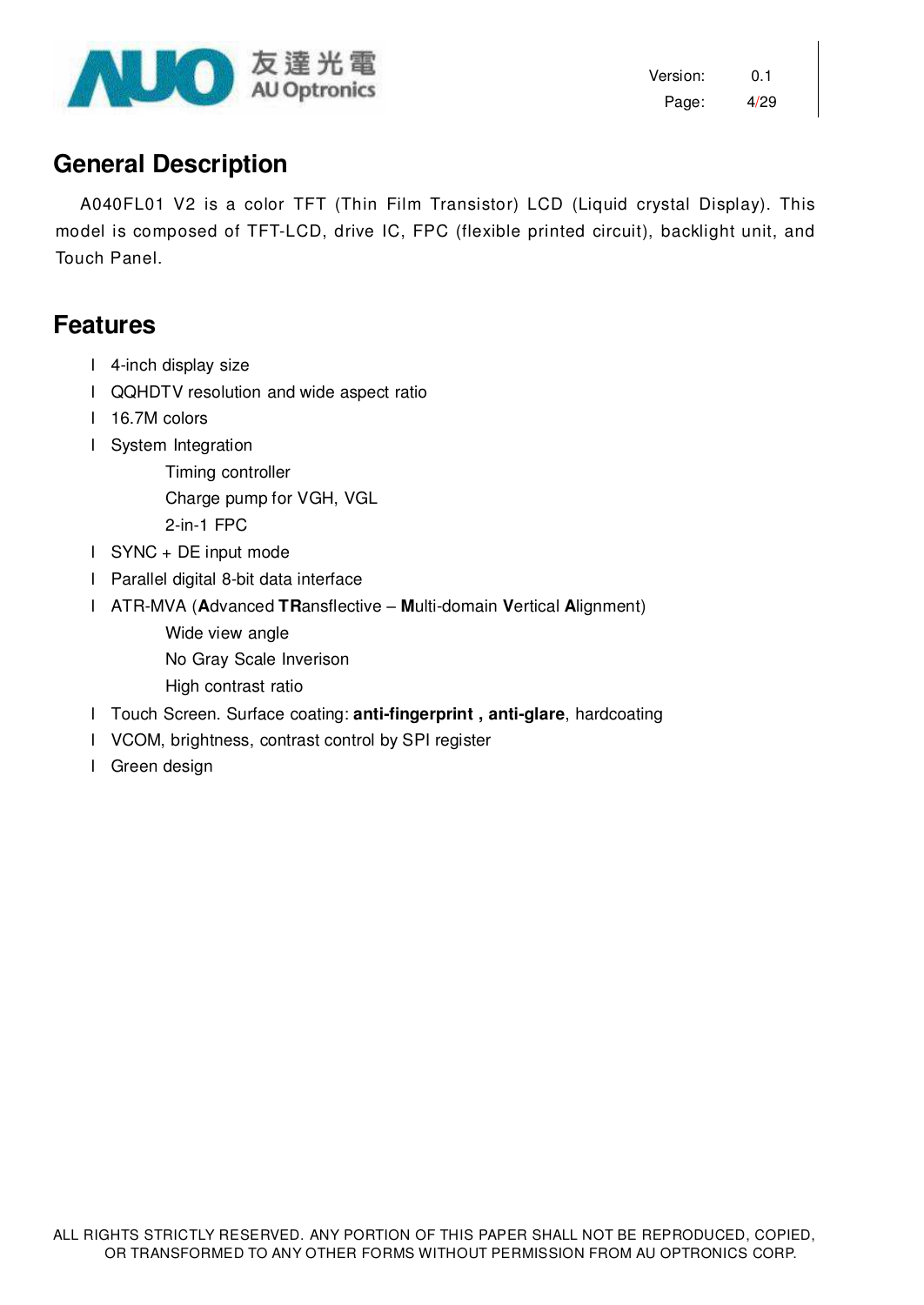

Version: 0.1 Page: 5/29

# **1. General Information**

| NO.            | <b>Item</b>                | <b>Unit</b> | <b>Specification</b>                    | <b>Remark</b> |
|----------------|----------------------------|-------------|-----------------------------------------|---------------|
|                | <b>Display Resolution</b>  | dot         | 480RGB(H)x272(V)                        |               |
| $\overline{2}$ | <b>Active Area</b>         | mm          | 87.84(H)×49.776(V)                      |               |
| 3              | <b>Screen Size</b>         | inch        | 4.0" (Diagonal)                         |               |
| $\overline{4}$ | Dot Pitch                  | mm          | 0.061(H)x0.183(V)                       |               |
| 5              | <b>Color Configuration</b> |             | R. G. B. Stripe                         | Note 1        |
| 6              | <b>Color Depth</b>         |             | 16.7M Colors                            | Note 2        |
| 7              | <b>Overall Dimension</b>   | mm          | $98.3(H) \times 62.6(V) \times 4.85(T)$ | Note 3        |
| 8              | Weight                     | g           | 50 (Typical)                            |               |
| 9              | <b>Touch Panel</b>         |             | Hard Coating 3H                         |               |
|                | surface treatment          |             | Anti-Glare, Anti-fingerprint            |               |
| 10             | Display Mode               |             | <b>Normally Black</b>                   |               |

Note 1: Below figure shows dot stripe arrangement.



Note 2: The full color display depends on 8-bit data signal (pin5~28).

Note 3: Not include FPC. Refer next page to get further information.

.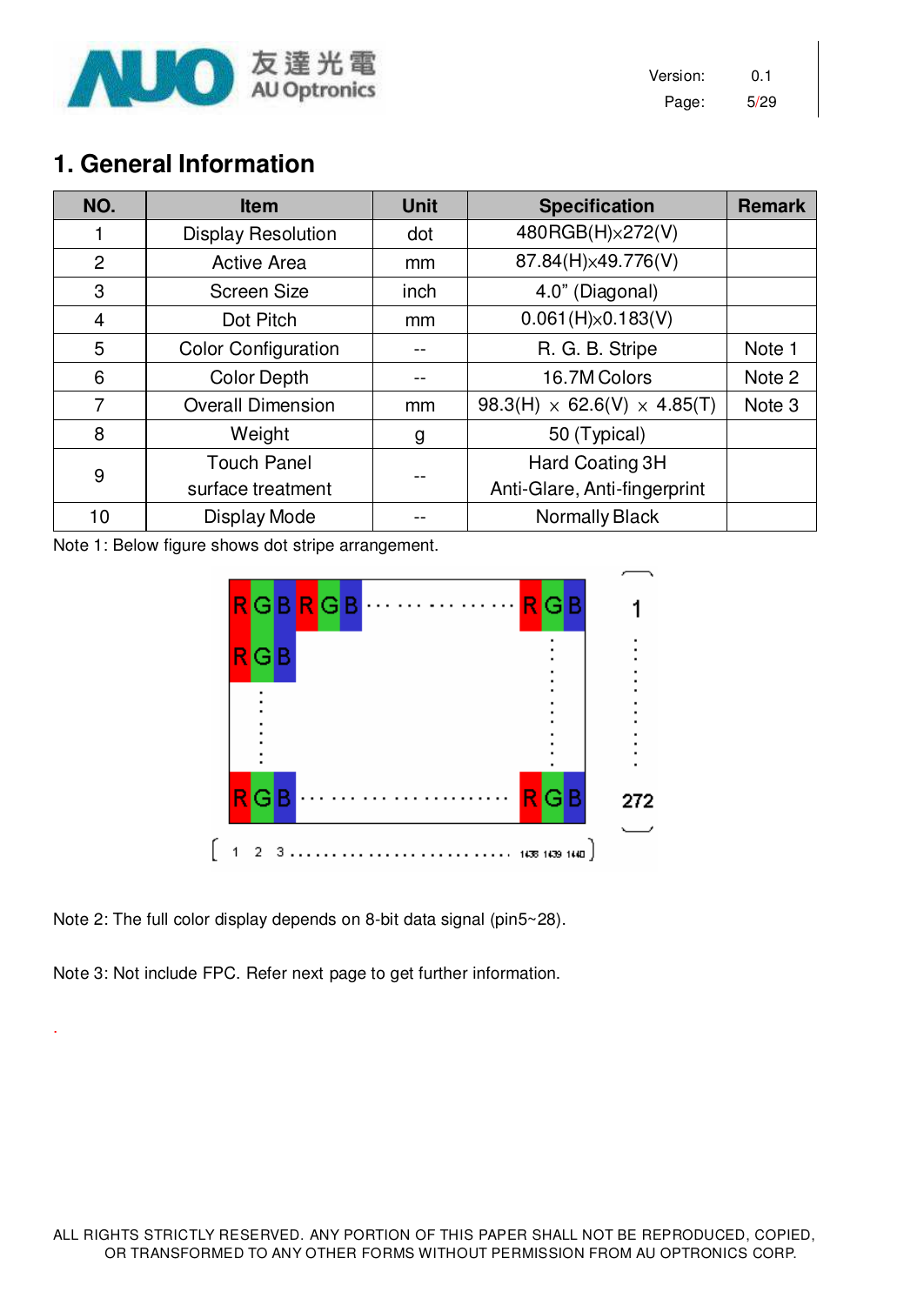

Outline Dimension of A040FL01 V2 Module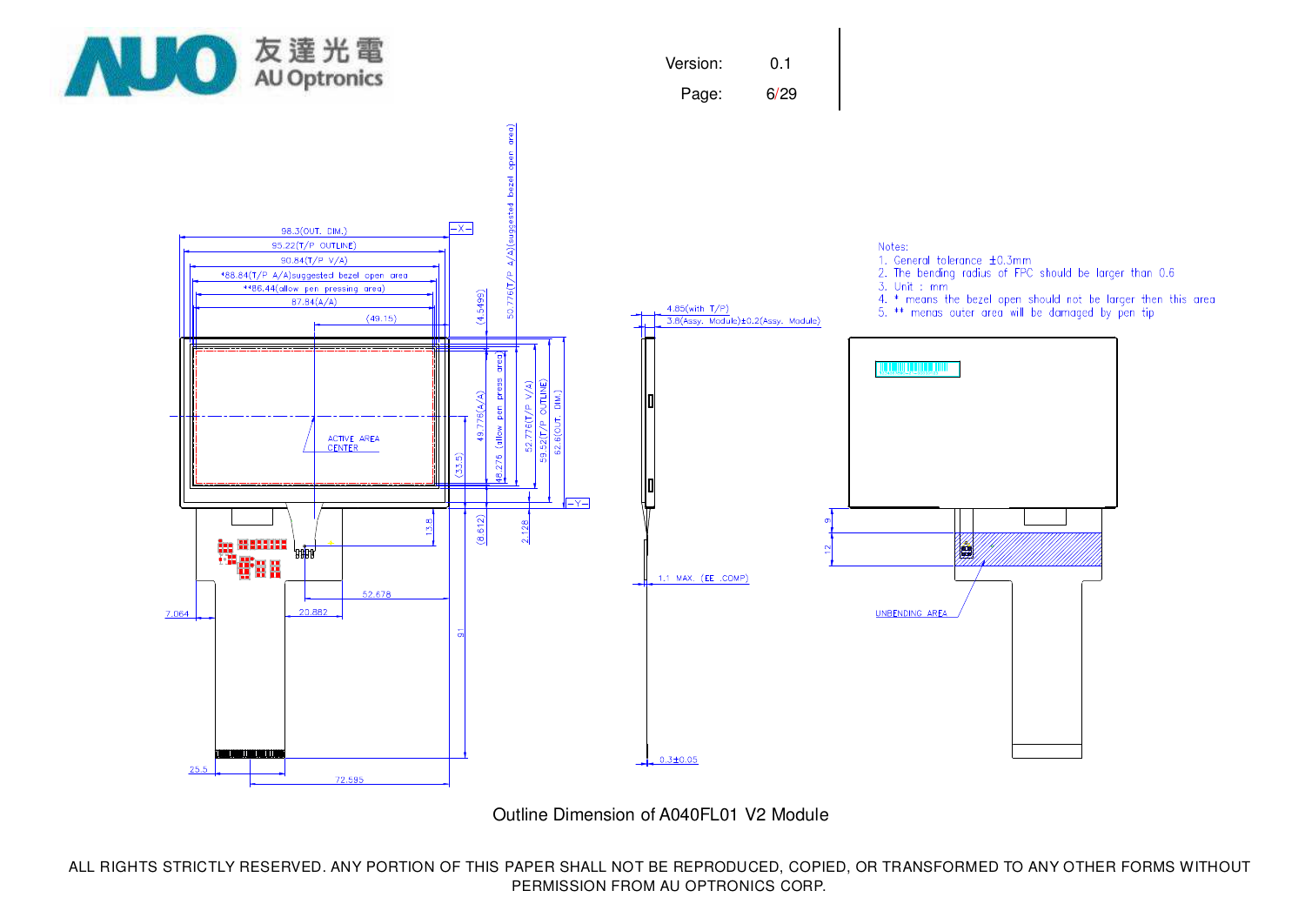

Version: 0.1 Page: 7/29

# **2. Electrical Specifications**

### **2.1 FPC Pin Assignment**

| Pin no                  | <b>Symbol</b>  | <b>Type</b>                                                                                                                                                                                                                                                                                                                                                                      | <b>Description</b>                 | <b>Remark</b> |
|-------------------------|----------------|----------------------------------------------------------------------------------------------------------------------------------------------------------------------------------------------------------------------------------------------------------------------------------------------------------------------------------------------------------------------------------|------------------------------------|---------------|
| 1                       | <b>GND</b>     | P                                                                                                                                                                                                                                                                                                                                                                                | Ground                             |               |
| $\overline{2}$          | <b>GND</b>     | P                                                                                                                                                                                                                                                                                                                                                                                | Ground                             |               |
| 3                       | <b>VDD</b>     | P                                                                                                                                                                                                                                                                                                                                                                                | Power supply for charge pump       |               |
| $\overline{\mathbf{4}}$ | <b>VDDIO</b>   | P                                                                                                                                                                                                                                                                                                                                                                                | Power supply for digital interface |               |
| 5                       | R <sub>0</sub> | I                                                                                                                                                                                                                                                                                                                                                                                | Red data (LSB)                     |               |
| 6                       | R1             | I                                                                                                                                                                                                                                                                                                                                                                                | Red data                           |               |
| 7                       | R <sub>2</sub> | I                                                                                                                                                                                                                                                                                                                                                                                | Red data                           |               |
| 8                       | R <sub>3</sub> | $\mathsf{I}$                                                                                                                                                                                                                                                                                                                                                                     | Red data                           |               |
| $9$                     | R <sub>4</sub> | I                                                                                                                                                                                                                                                                                                                                                                                | Red data                           |               |
| 10                      | R <sub>5</sub> | ı                                                                                                                                                                                                                                                                                                                                                                                | Red data                           |               |
| 11                      | R <sub>6</sub> | $\overline{1}$                                                                                                                                                                                                                                                                                                                                                                   | Red data                           |               |
| 12                      | R <sub>7</sub> | $\overline{1}$                                                                                                                                                                                                                                                                                                                                                                   | Red data (MSB)                     |               |
| 13                      | G <sub>0</sub> | $\begin{array}{c} \hline \end{array}$                                                                                                                                                                                                                                                                                                                                            | Green data (LSB)                   |               |
| 14                      | G1             | I                                                                                                                                                                                                                                                                                                                                                                                | Green data                         |               |
| 15                      | G2             | ı                                                                                                                                                                                                                                                                                                                                                                                | Green data                         |               |
| 16                      | G <sub>3</sub> | I                                                                                                                                                                                                                                                                                                                                                                                | Green data                         |               |
| 17                      | G <sub>4</sub> | I                                                                                                                                                                                                                                                                                                                                                                                | Green data                         |               |
| 18                      | G <sub>5</sub> | $\begin{array}{c} \hline \end{array}$                                                                                                                                                                                                                                                                                                                                            | Green data                         |               |
| 19                      | G <sub>6</sub> | I                                                                                                                                                                                                                                                                                                                                                                                | Green data                         |               |
| 20                      | G7             | $\mathsf{I}$                                                                                                                                                                                                                                                                                                                                                                     | Green data (MSB)                   |               |
| 21                      | B <sub>0</sub> | $\begin{array}{c} \rule{0pt}{2.5ex} \rule{0pt}{2.5ex} \rule{0pt}{2.5ex} \rule{0pt}{2.5ex} \rule{0pt}{2.5ex} \rule{0pt}{2.5ex} \rule{0pt}{2.5ex} \rule{0pt}{2.5ex} \rule{0pt}{2.5ex} \rule{0pt}{2.5ex} \rule{0pt}{2.5ex} \rule{0pt}{2.5ex} \rule{0pt}{2.5ex} \rule{0pt}{2.5ex} \rule{0pt}{2.5ex} \rule{0pt}{2.5ex} \rule{0pt}{2.5ex} \rule{0pt}{2.5ex} \rule{0pt}{2.5ex} \rule{0$ | Blue data (LSB)                    |               |
| 22                      | <b>B1</b>      | I                                                                                                                                                                                                                                                                                                                                                                                | Blue data                          |               |
| 23                      | B <sub>2</sub> | I                                                                                                                                                                                                                                                                                                                                                                                | Blue data                          |               |
| 24                      | B <sub>3</sub> | $\begin{array}{c} \rule{0pt}{2.5ex} \rule{0pt}{2.5ex} \rule{0pt}{2.5ex} \rule{0pt}{2.5ex} \rule{0pt}{2.5ex} \rule{0pt}{2.5ex} \rule{0pt}{2.5ex} \rule{0pt}{2.5ex} \rule{0pt}{2.5ex} \rule{0pt}{2.5ex} \rule{0pt}{2.5ex} \rule{0pt}{2.5ex} \rule{0pt}{2.5ex} \rule{0pt}{2.5ex} \rule{0pt}{2.5ex} \rule{0pt}{2.5ex} \rule{0pt}{2.5ex} \rule{0pt}{2.5ex} \rule{0pt}{2.5ex} \rule{0$ | Blue data                          |               |
| 25                      | B <sub>4</sub> | $\begin{array}{c} \rule{0pt}{2.5ex} \rule{0pt}{2.5ex} \rule{0pt}{2.5ex} \rule{0pt}{2.5ex} \rule{0pt}{2.5ex} \rule{0pt}{2.5ex} \rule{0pt}{2.5ex} \rule{0pt}{2.5ex} \rule{0pt}{2.5ex} \rule{0pt}{2.5ex} \rule{0pt}{2.5ex} \rule{0pt}{2.5ex} \rule{0pt}{2.5ex} \rule{0pt}{2.5ex} \rule{0pt}{2.5ex} \rule{0pt}{2.5ex} \rule{0pt}{2.5ex} \rule{0pt}{2.5ex} \rule{0pt}{2.5ex} \rule{0$ | Blue data                          |               |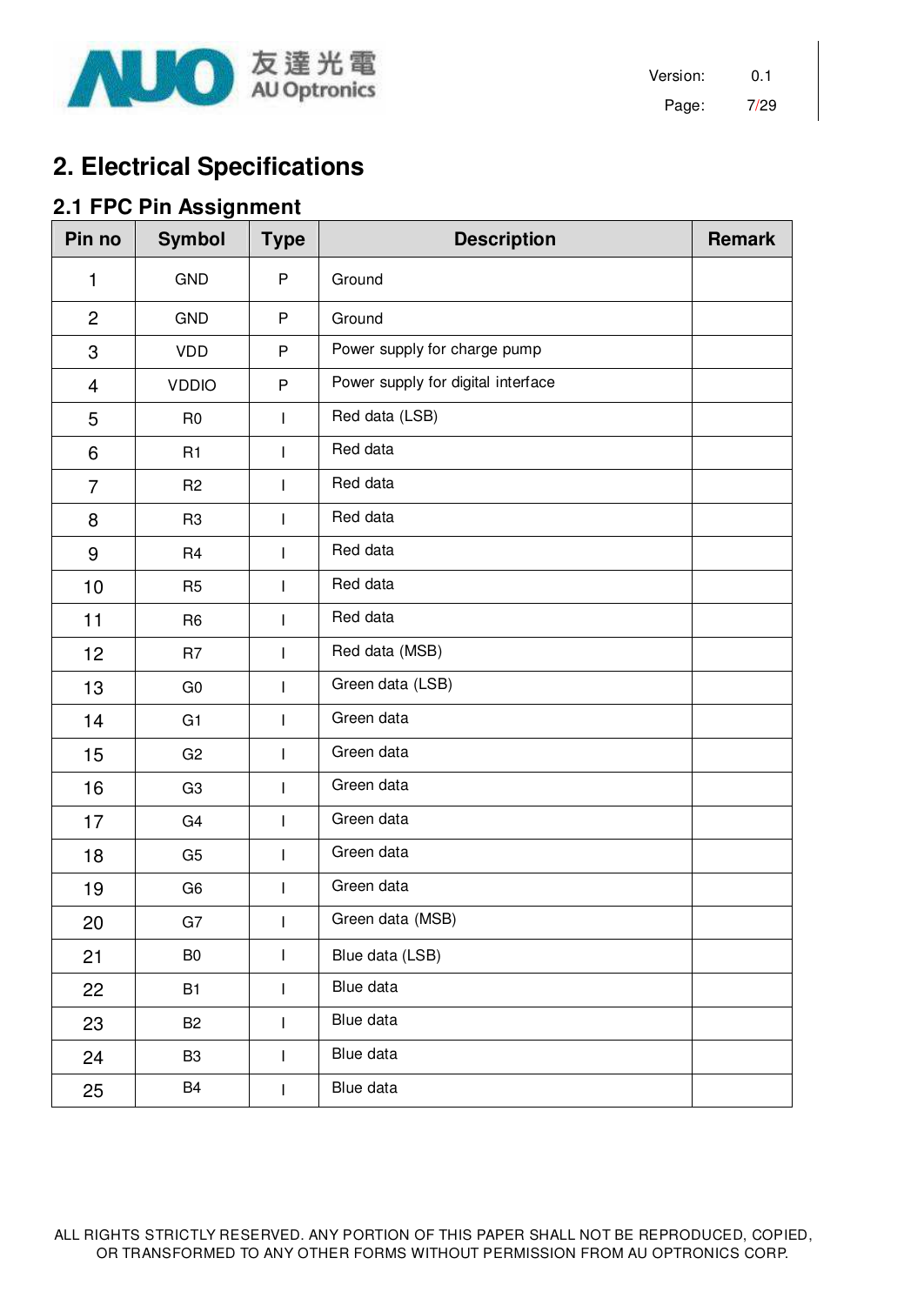

| Pin no | <b>Symbol</b>  | <b>Type</b>  | <b>Description</b>                                 | <b>Remark</b> |  |  |
|--------|----------------|--------------|----------------------------------------------------|---------------|--|--|
| 26     | B <sub>5</sub> | L            | Blue data                                          |               |  |  |
| 27     | B <sub>6</sub> | L            | Blue data                                          |               |  |  |
| 28     | B7             | T            | Blue data (MSB)                                    |               |  |  |
| 29     | <b>GND</b>     | P            | Ground                                             |               |  |  |
| 30     | <b>DCLK</b>    | T            | Pixel clock                                        |               |  |  |
| 31     | <b>DISP</b>    | T            | DISP: 'L'<br>Display OFF<br>DISP:'H'<br>Display ON |               |  |  |
| 32     | <b>HSYNC</b>   | $\mathbf{I}$ | Horizontal Sync Signal                             |               |  |  |
| 33     | <b>VSYNC</b>   |              | Vertical Sync Signal                               |               |  |  |
| 34     | DE             | T            | Data Enable                                        |               |  |  |
| 35     | <b>NC</b>      |              | None Connect                                       |               |  |  |
| 36     | <b>NC</b>      |              | None Connect                                       |               |  |  |
| 37     | <b>GND</b>     | P            | Ground                                             |               |  |  |
| 38     | <b>GND</b>     | P            | Ground                                             |               |  |  |
| 39     | $TP_R$         | $\circ$      | Touch Panel Right Signal                           |               |  |  |
| 40     | $TP_B$         | $\circ$      | Touch Panel Bottom Signal                          |               |  |  |
| 41     | $TP_L$         | $\circ$      | Touch Panel Left Signal                            |               |  |  |
| 42     | $TP_U$         | $\bigcirc$   | Touch Panel Up Signal                              |               |  |  |
| 43     | <b>SCL</b>     | $\mathbf{I}$ | Serial communication clock input                   |               |  |  |
| 44     | <b>SDA</b>     | I/O          | Serial communication data input and output         |               |  |  |
| 45     | CS             | $\mathsf I$  | Serial communication chip select                   |               |  |  |
| 46     | VLED-          | P            | LED cathode                                        |               |  |  |
| 47     | VLED+          | P            | LED anode                                          |               |  |  |
| 48     | <b>GND</b>     | P            | Ground                                             |               |  |  |
| 49     | GND            | P            | Ground                                             |               |  |  |
| 50     | GND            | P            | Ground                                             |               |  |  |

Note 1: I: Input; O: Output; P: Power.

Note 2: Customer can also connect pin 43-45 to GND and bypass serial communication setting.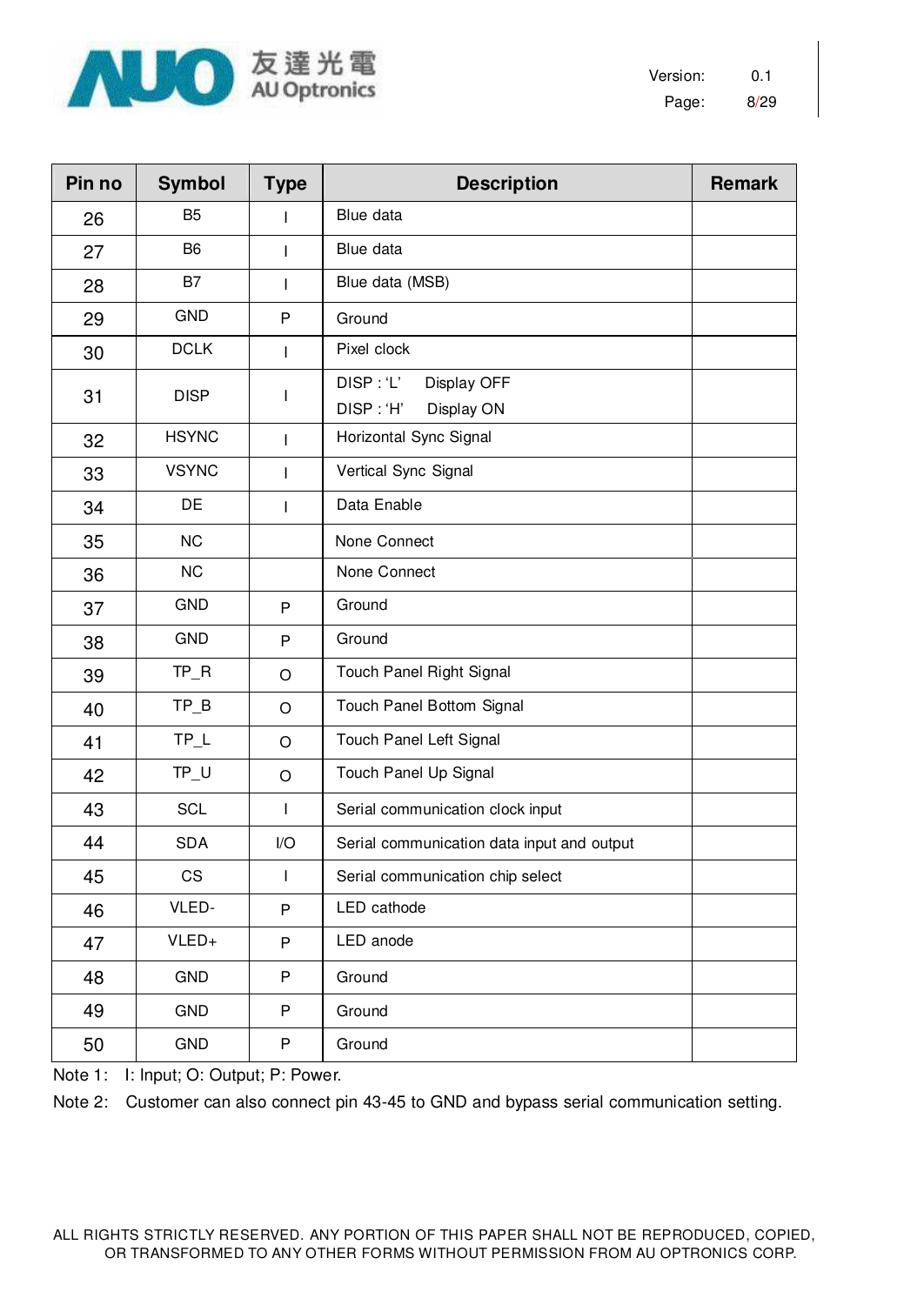



### **2.2 Absolute Maximum Ratings**

| <b>Item</b>              | <b>Symbol</b> | <b>Condition</b> | Min.   | Max. | <b>Unit</b>          | <b>Remark</b>       |
|--------------------------|---------------|------------------|--------|------|----------------------|---------------------|
| Power                    | <b>VDD</b>    | $GND=0$          | $-0.3$ | 4.5  | ٧                    | Note 1              |
| voltage                  | <b>VDDIO</b>  | $GND=0$          | $-0.3$ | 4.5  | ٧                    | Note 1              |
| Operating<br>temperature | Topa          |                  | 0      | 60   | $\mathrm{C}$         | Ambient temperature |
| Storage<br>temperature   | Tstg          |                  | $-25$  | 80   | $\mathrm{C}^{\circ}$ | Ambient temperature |

Note 1: Functional operation should be restricted under normal ambient temperature.

# **3. Electrical Characteristics**

The following items are measured under stable condition and suggested application circuit.

| <b>Item</b>            | Symbol       | Min. | Typ. | Max. | <b>Unit</b> | <b>Remark</b> |
|------------------------|--------------|------|------|------|-------------|---------------|
|                        | <b>VDD</b>   | 3.1  | 3.3  | 3.5  |             |               |
| Power supply           | <b>VDDIO</b> | 1.65 | 3.3  | 3.5  |             |               |
| <b>Vsync Frequency</b> | tν           |      | 60   |      | Hz          |               |

#### **3.1 TFT- LCD Typical Operation Condition**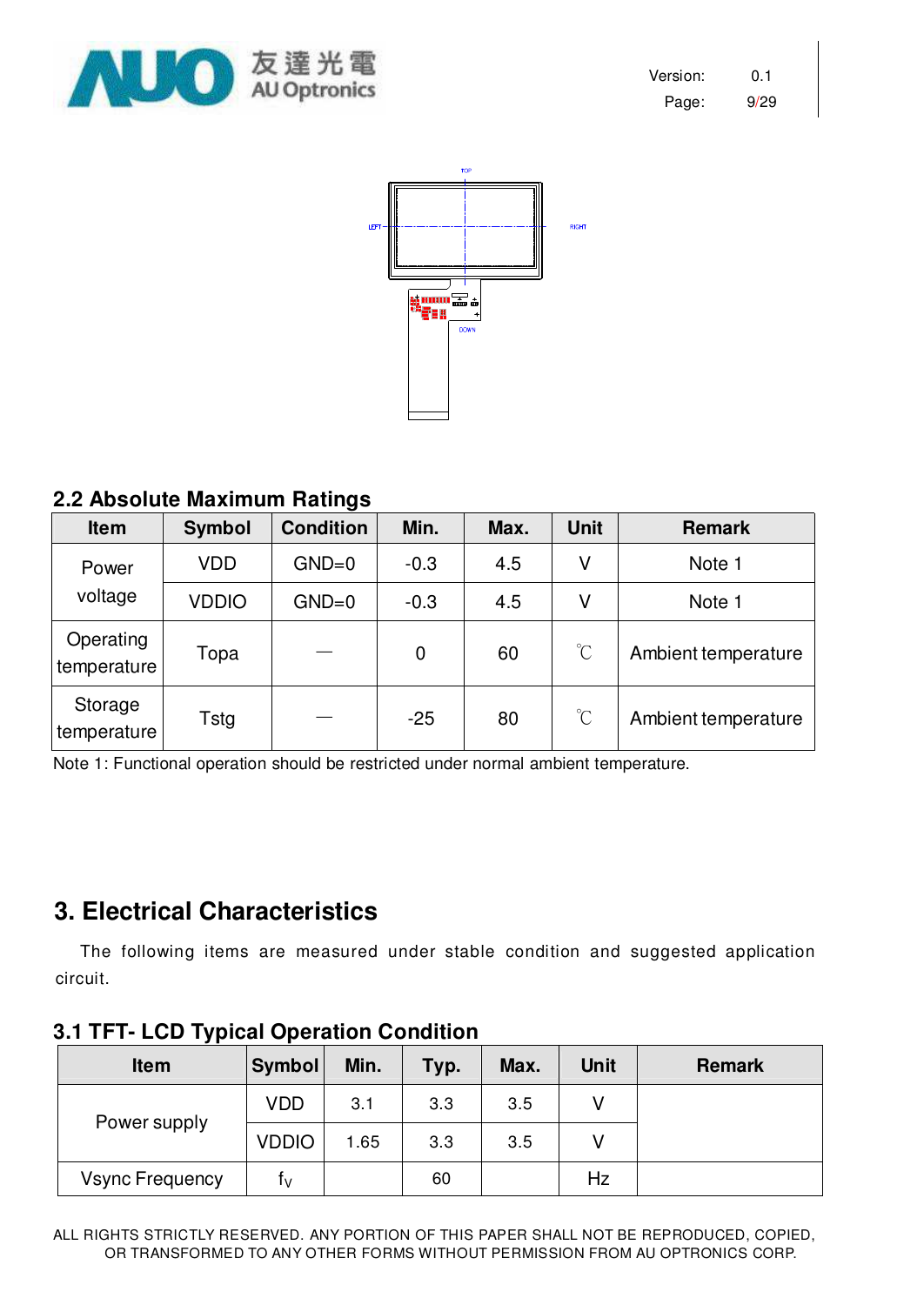

| Version: | 0.1   |
|----------|-------|
| Page:    | 10/29 |

| <b>Hsync Frequency</b> | f <sub>Н</sub> | 17.28 |      | <b>kHz</b> |  |
|------------------------|----------------|-------|------|------------|--|
| Main Frequency         | <b>T</b> DCLK  | 9.0   | 10.0 | <b>MHz</b> |  |
|                        |                |       |      |            |  |
|                        |                |       |      |            |  |

Note 1: Above every operation range is based on stable operation from suggested application circuit 3.3.1.

- Note 2: A built-in power-on reset circuit for VDD and VDDIO is provided within the integrated LCD driver IC. The LCD module is in default in power save mode, and a standby releasing is required after VDDIO power on through DISP pin. Please refer to the pin description for detail.
- Note 3: The power supply of digital interface, VDDIO, is for the 1.8V digital interface requirement in the future. These digital signals are DCLK, HSYNC, VSYNC, R7~R0, G7~G0, B7~B0, DE. If the digital interface is in the level of 3.3V, please short the power pin, VDD and VDDIO, to 3.3V. In other words, no matter the voltage level of VDDIO is 1.65V or 3.5V, the voltage level of VDD needs to be kept around 3.3V.

### **Parameter Symbol Min. Typ. Max. Unit Remark**  LED Current IL --- 20 25 mA single seral LED Voltage  $V_L$   $\cdots$   $25.6$   $\cdots$   $V$  isingle seral LED Life Time LL 10,000 --- --- Hr Note 2, 3

### **3.2 Backlight Driving Conditions**

Note 1: LED backlight is eight LEDs serial type.

Note 2 :Define "LED Lifetime": brightness is decreased to 50% of the initial value. LED Lifetime is restricted under normal condition, ambient temperature =  $25^{\circ}$  and LED current = 20mA.

Note 3: If it uses larger LED current I<sub>L</sub> more than 20mA, it maybe decreases the LED lifetime.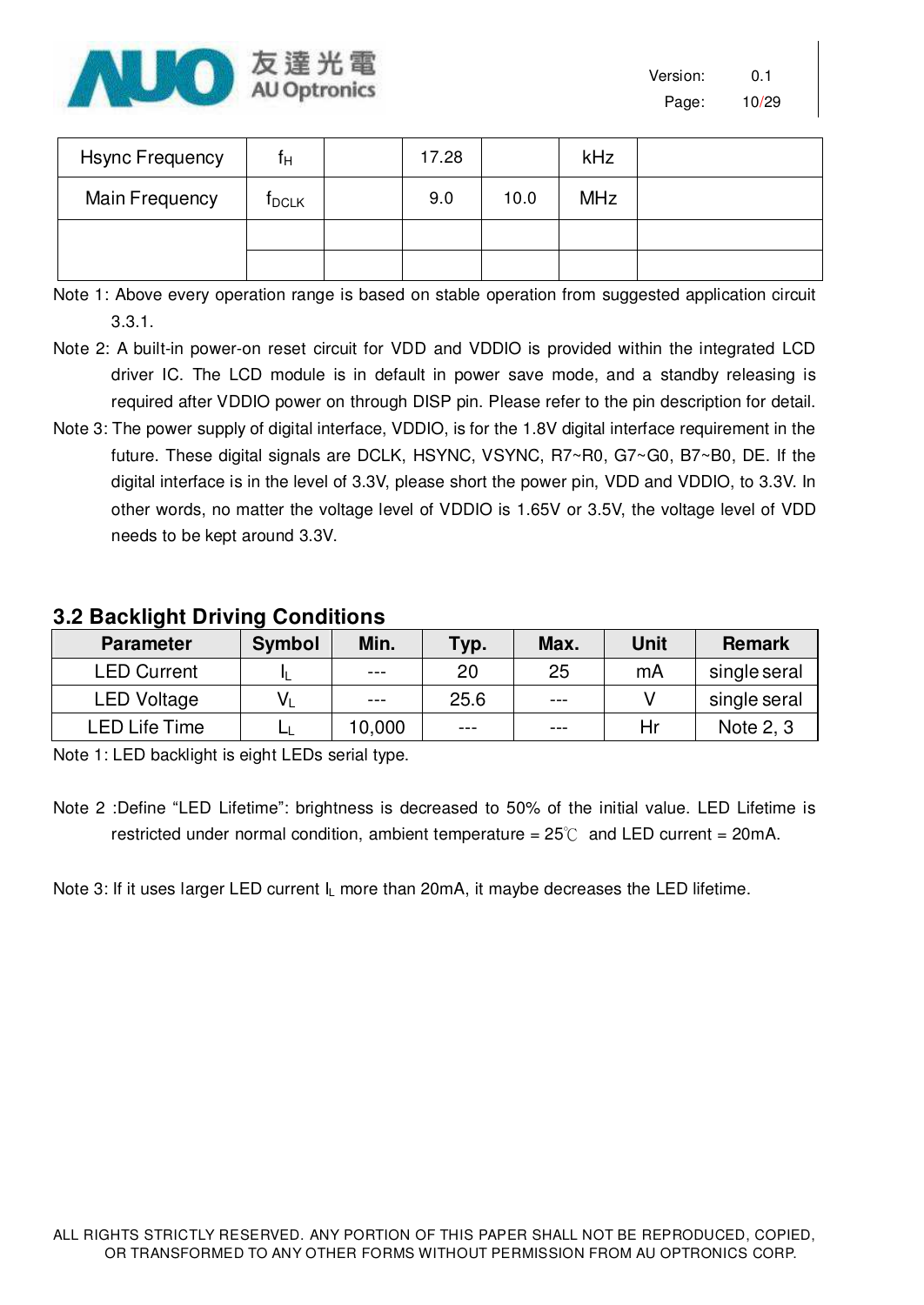

Version: 0.1 Page: 11/29

### **3.3 Suggested Application Circuit**

#### **3.3.1 Suggested Application Circuit (not use SPI control)**

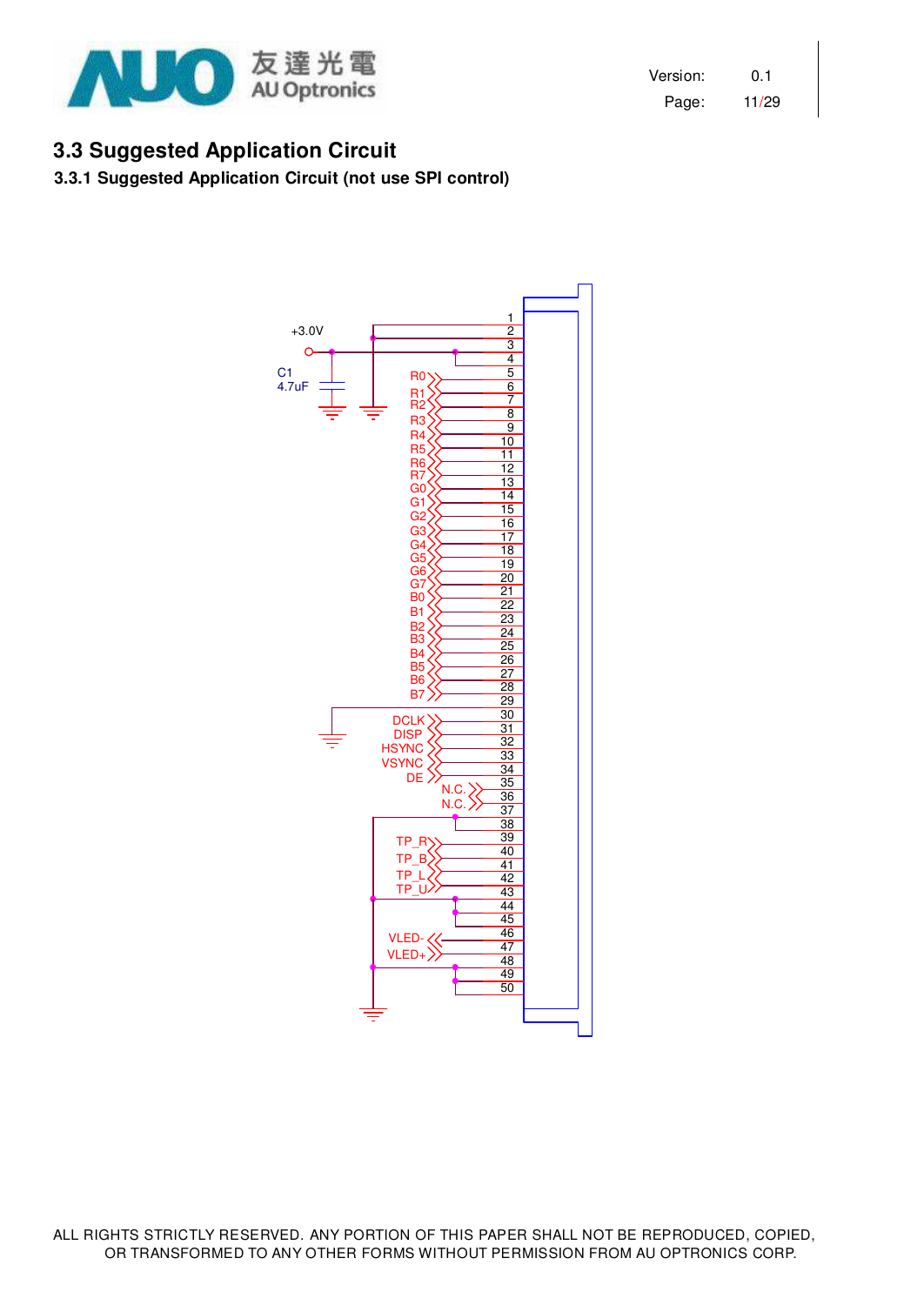

Version: 0.1 Page: 12/29

#### **3.3.2 Suggested Application Circuit (use SPI control)**

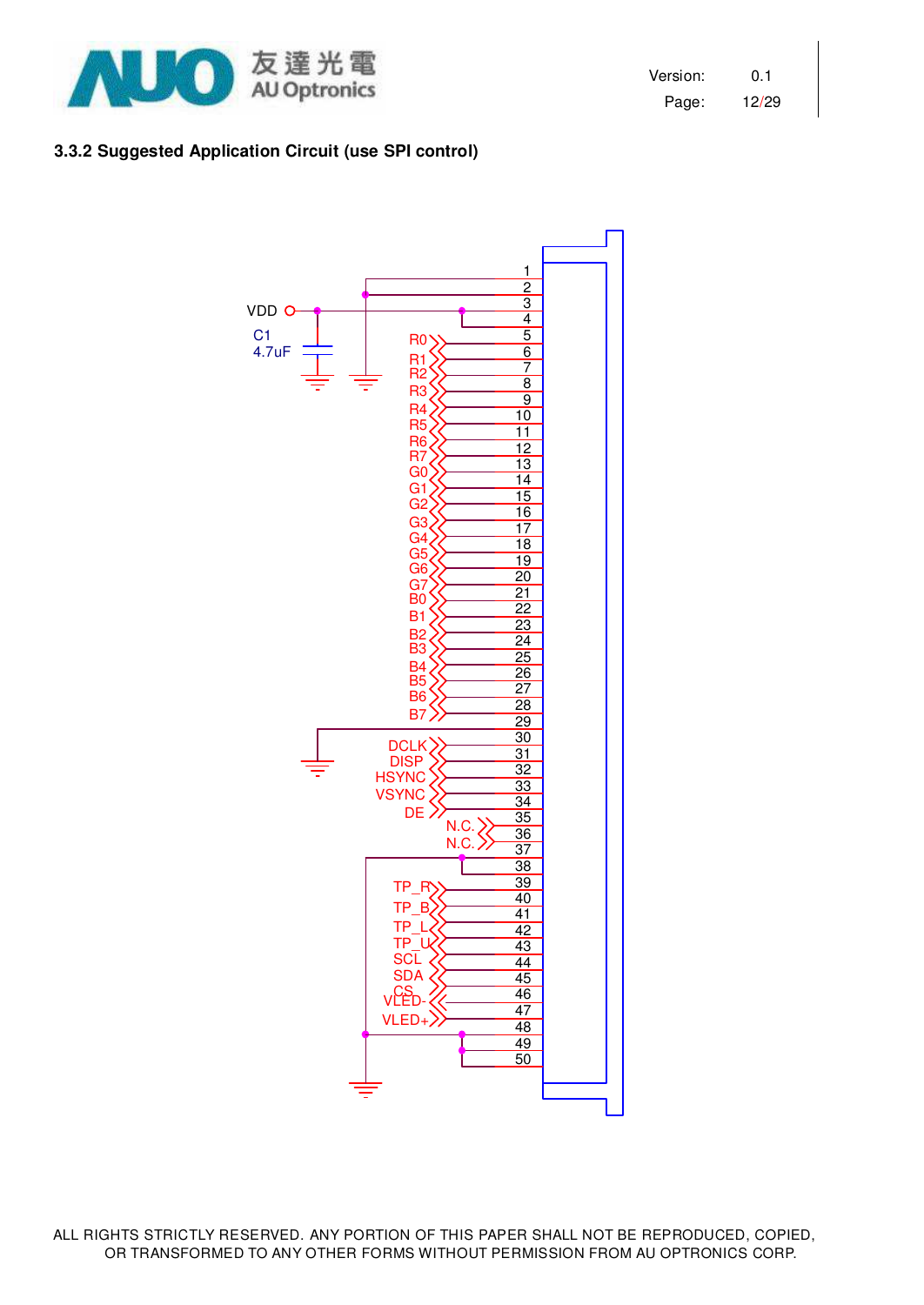

Version: 0.1 Page: 13/29

**3.4 AC Timing** 

# **3.4.1 Timing Diagram**

**3.4.1.1 Vertical Timing of Input** 



#### **3.4.1.2 Horizontal Timing of Input**

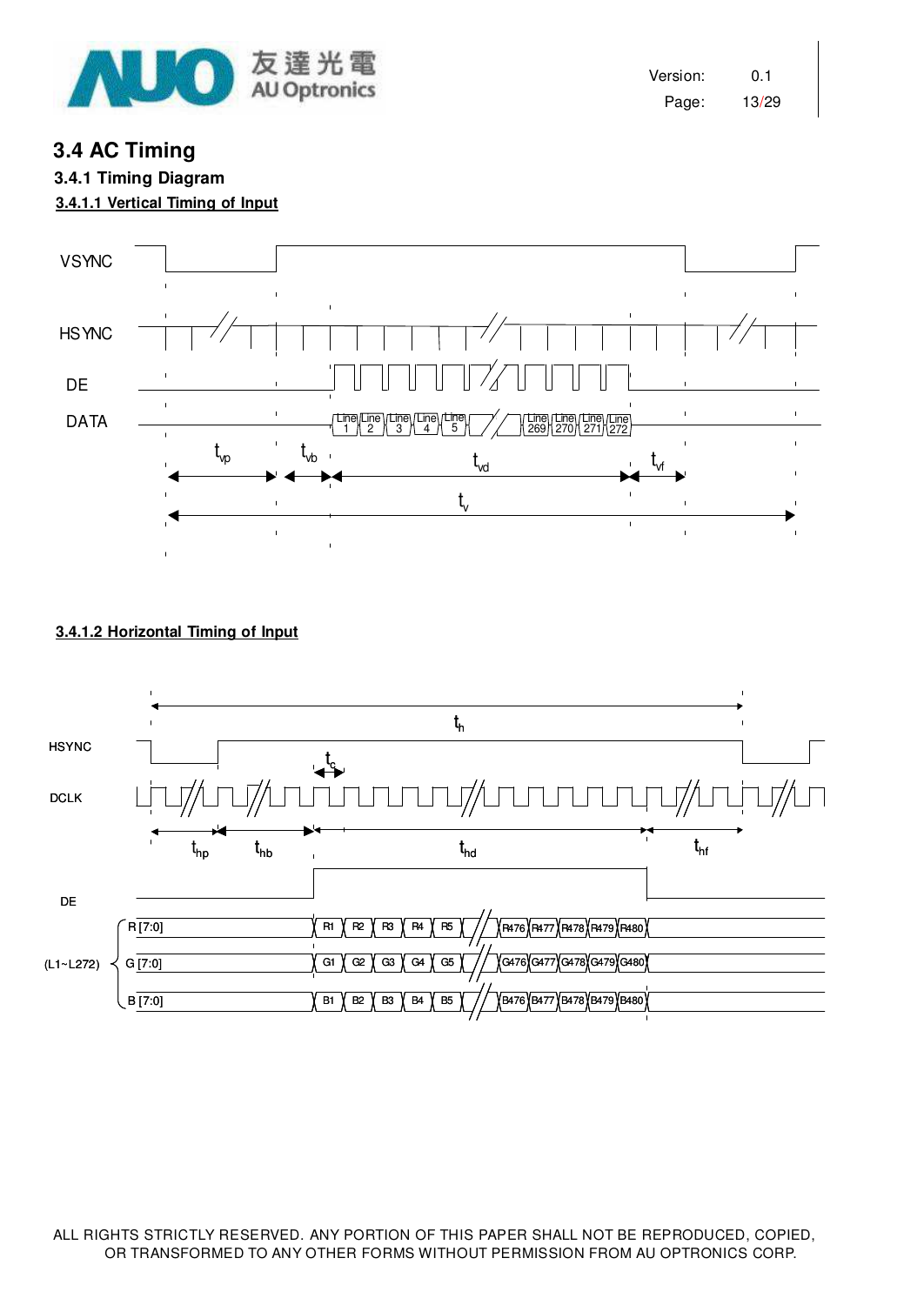

Version: 0.1 Page: 14/29

#### **3.4.2 Timing Condition**

#### **3.4.2.1. Timing Parameters**

| <b>Parameter</b>     | <b>Symbol</b>         | Min.        | Typ.           | Max.           | Unit. | <b>Remark</b> |  |
|----------------------|-----------------------|-------------|----------------|----------------|-------|---------------|--|
|                      | Frequency             | 1/Tc        | --             | 9.2            | 10    | <b>MHz</b>    |  |
| <b>Clock</b>         | <b>High Time</b>      | <b>TCH</b>  | 40             |                |       | ns            |  |
|                      | Low Time              | <b>TCL</b>  | 40             |                | $ -$  | ns            |  |
| Data                 | <b>Setup Time</b>     | <b>TDS</b>  | 10             |                |       | ns            |  |
|                      | <b>Hold Time</b>      | <b>TDH</b>  | 3              |                | $-$   | ns            |  |
| <b>DE</b>            | <b>Setup Time</b>     | <b>TDES</b> | 10             |                | $-$   | ns            |  |
|                      | <b>Hold Time</b>      | <b>TDEH</b> | 3              |                |       | ns            |  |
| Frame<br>Frequency   | Cycle                 | tv          | --             | 16.7           |       | ms            |  |
|                      | Cycle                 | tv          | --             | 288            | $-$   | H             |  |
|                      | <b>Display Period</b> | tvd         |                | 272            |       | H             |  |
| 1 Frame              | Front porch           | tvf         | $\overline{2}$ | $\overline{4}$ | $-$   | H             |  |
| <b>Scanning Time</b> | Pulse width           | tvp         | 1              | 10             | $-$   | H             |  |
|                      | Back porch            | tvb         | $\overline{2}$ | $\overline{2}$ | $- -$ | H             |  |
|                      | Cycle                 | th          | 490            | 533            | 545   | <b>DCLK</b>   |  |
| 1 Line               | <b>Display Period</b> | thd         |                | 480            |       | <b>DCLK</b>   |  |
| <b>Scanning Time</b> | Front porch           | thf         | $\overline{2}$ | 8              | $-$   | <b>DCLK</b>   |  |
|                      | Pulse width           | thp         | 1              | 41             | $-$   | <b>DCLK</b>   |  |
|                      | Back porch            | thb         | $\overline{2}$ | 4              | $-$   | <b>DCLK</b>   |  |



### **3.5 Power On/Off Sequence**

The pin DISP setting of standby mode disabling / enabling is used to control the build-in power on / off sequence.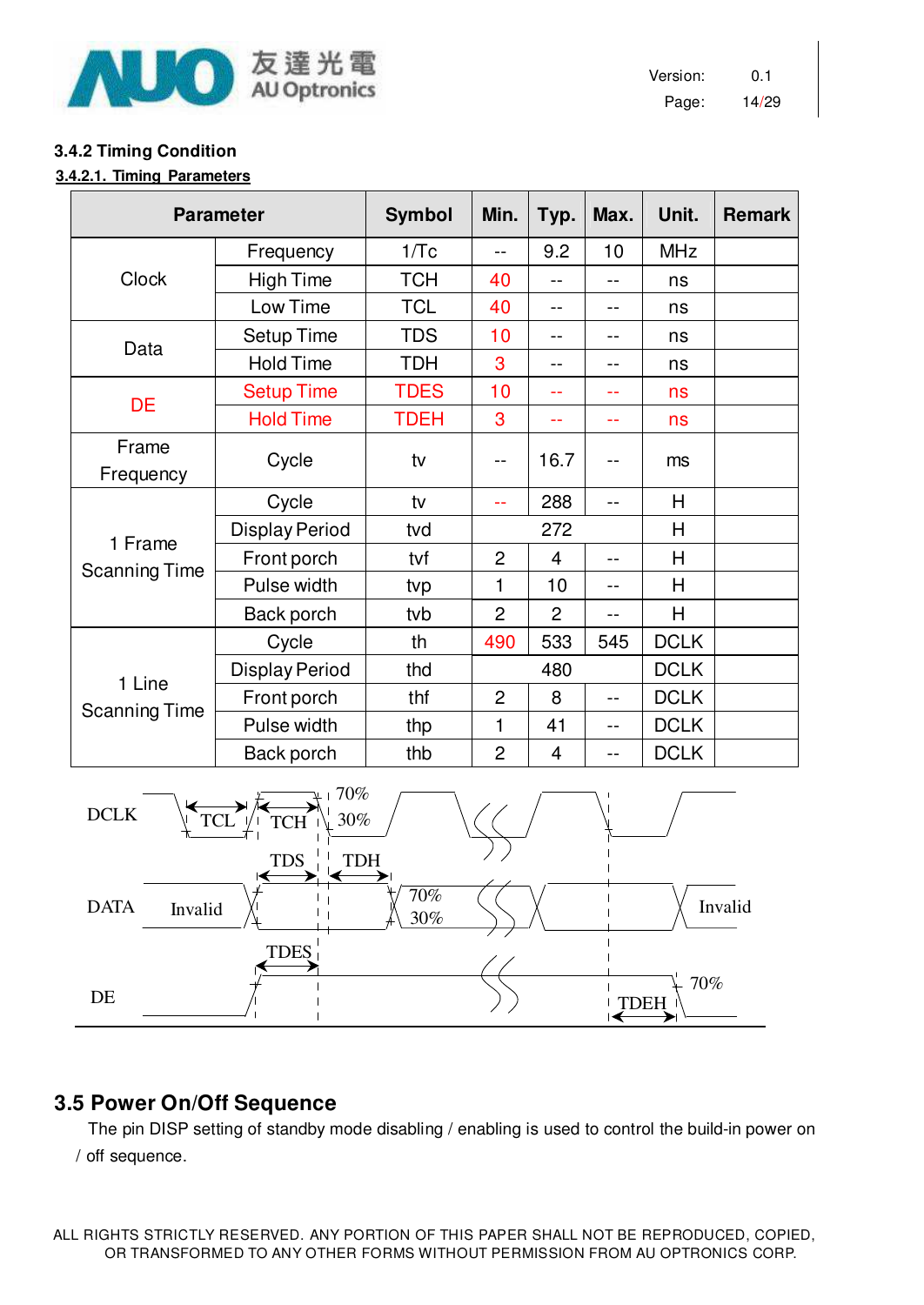

Version: 0.1 Page: 15/29

#### **3.5.1 Power-On (Display ON; Standby Disabling)**

The LCD driver is in default standby mode after VDD/VDDIO power-on, and set the pin DISP to high to disable the standby mode is required for normal operation. When the standby mode is disabled, a build-in power on sequence is started. The driver IC analog power VDD2 is turned on first, and then the LCD positive and negative power supplies VGH/VGL are pumped, and followed by the LED power. Since we recommend using external LED driver, the backlight power should be provided at this time. Please refer to power on sequence for the detail timing.



**Power-ON Sequence**  Power-ON Sequence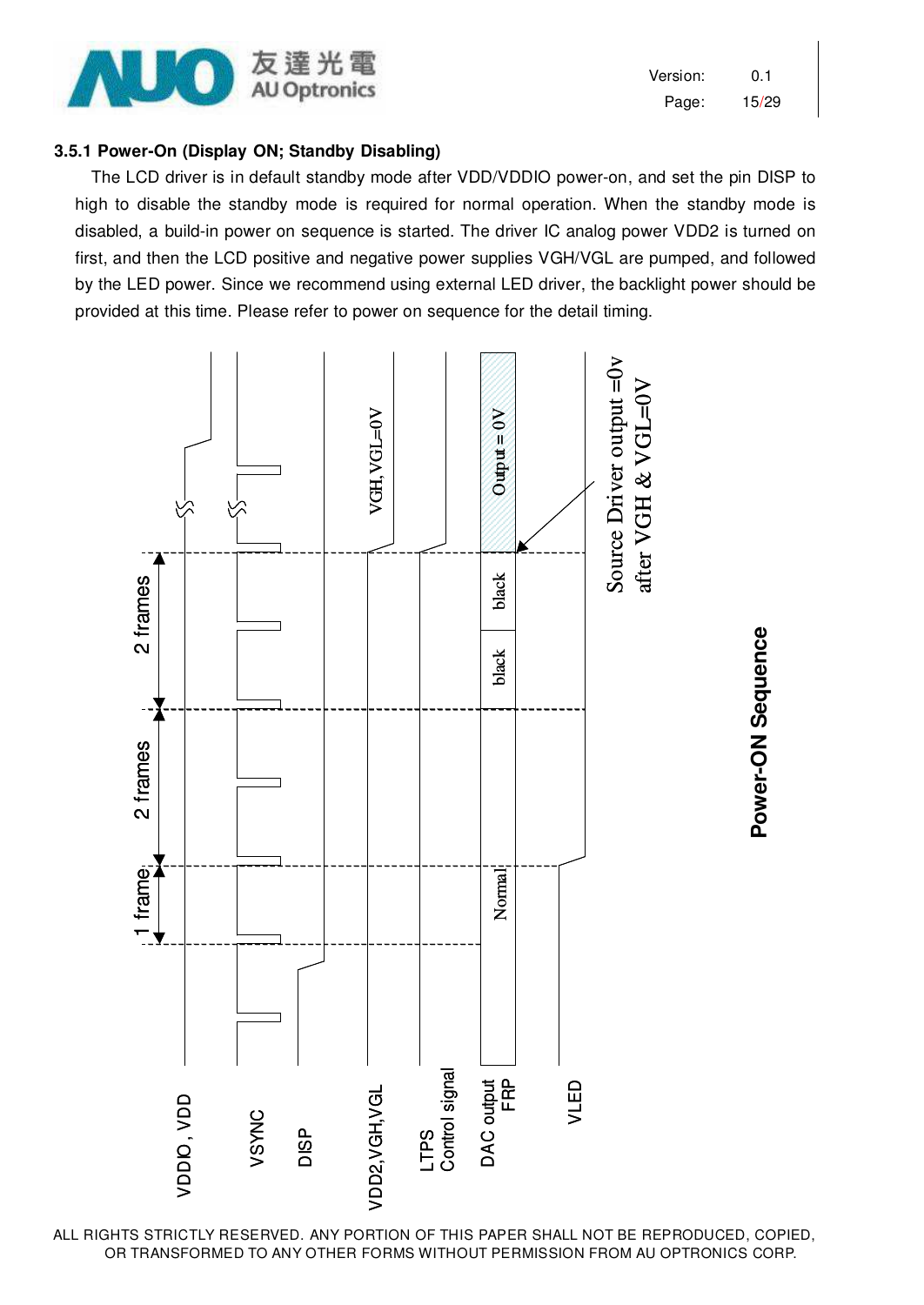

| Version: | 0.1   |
|----------|-------|
| Page:    | 16/29 |

#### **3.5.2 Power-Off (Display Off; Standby Enabling)**

When DISP is set to low to enable standby mode, a build-in power off sequence is started. Please also refer to the power off sequence for the detail timing.



**Power-OFF Sequence**  Power-OFF Sequence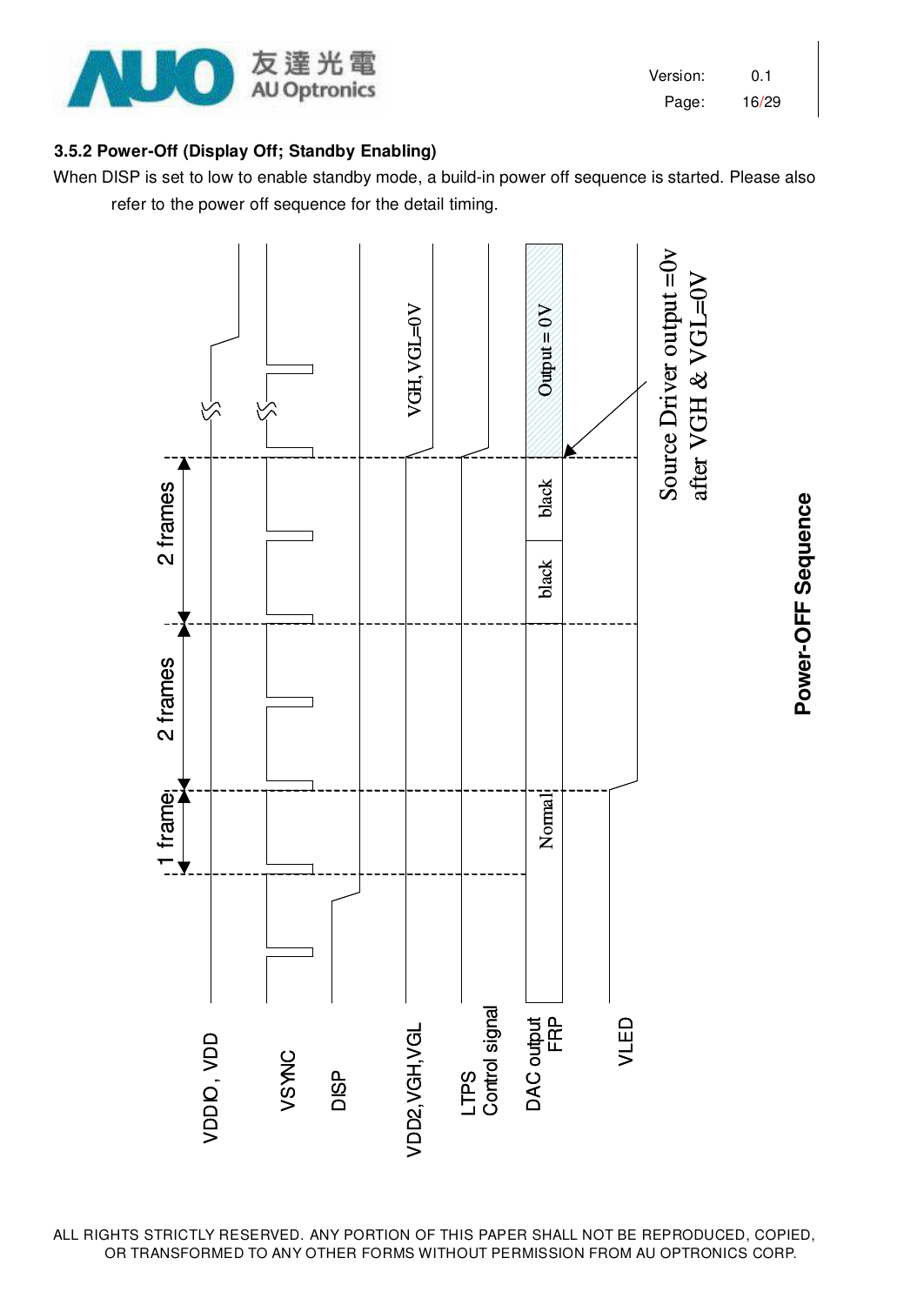

Version: 0.1 Page: 17/29

#### **3.5.3 Low-voltage reset**

Following figure suggests for low voltage reset function on power on sequence. When low voltage reset function enable, all the registers are loaded to default setting.

A. The rising time (10%-90%) of VDD nedds larger than 1ms.

B. After power off, VDD needs to be keep under 0.5V more than 500ms, then it can be power on again.

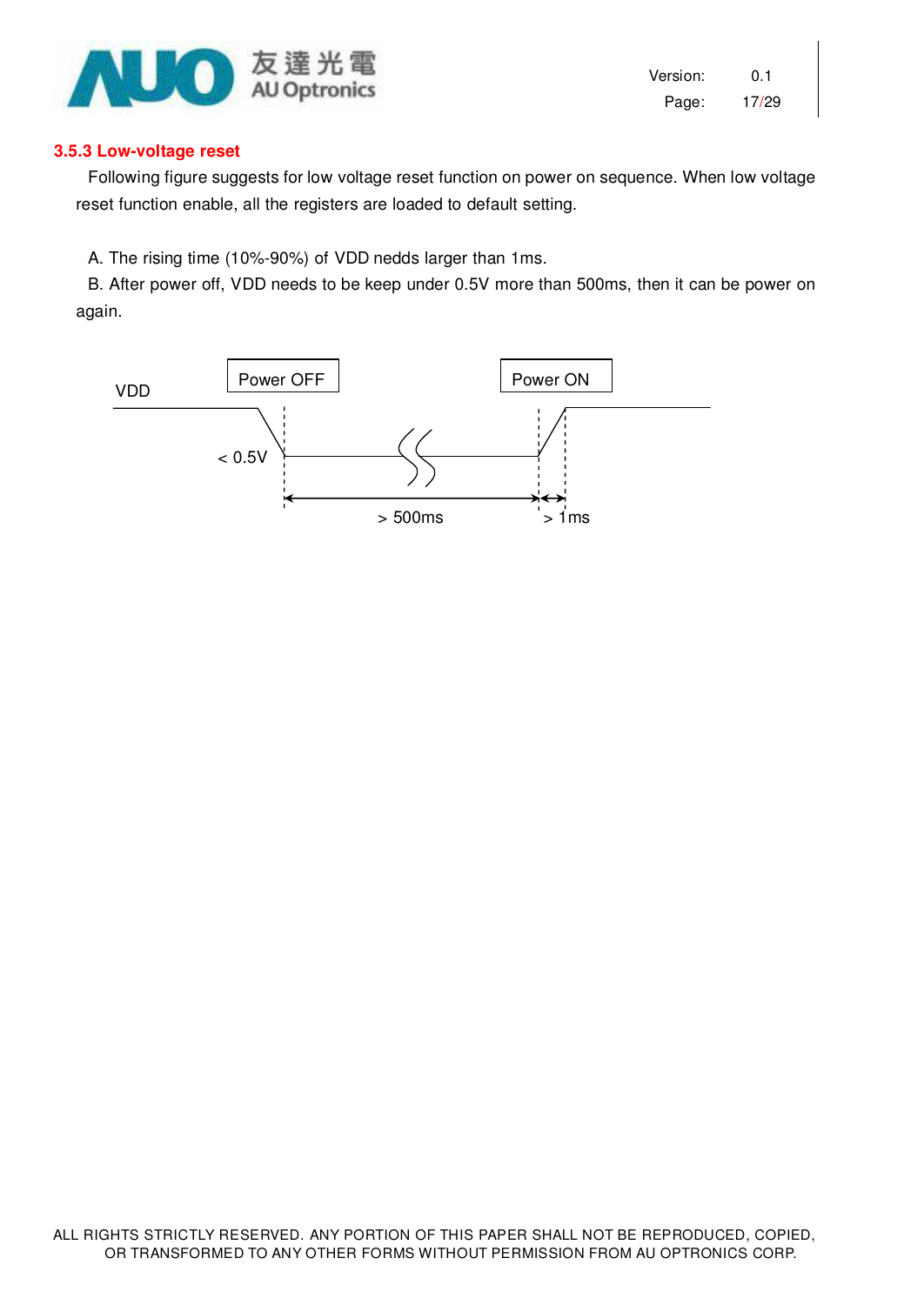

Version: 0.1 Page: 18/29

### **3.6 Serial Control Setting**

#### **3.6.1 Input timing specifications (refer to Fig. 1)**

| <b>Parameter</b>             | <b>Symbol</b>    | Min. | Typ. | Max. | Unit. | <b>Remark</b> |
|------------------------------|------------------|------|------|------|-------|---------------|
| Serial load input setup time | t <sub>s0</sub>  | 50   |      |      | ns    |               |
| Serial load input hold time  | $t_{h0}$         | 50   |      |      | ns    |               |
| Serial data input setup time | $t_{s1}$         | 50   |      |      | ns    |               |
| Serial data input hold time  | t <sub>h1</sub>  | 50   |      |      | ns    |               |
| SCL pulse width              | $t_{WL1}$        | 50   |      |      | ns    |               |
|                              | t <sub>WH1</sub> | 50   |      |      | ns    |               |
| CS pulse width               | t <sub>W2</sub>  | 400  |      |      | ns    |               |





Fig.1 Serial Interface Control Timing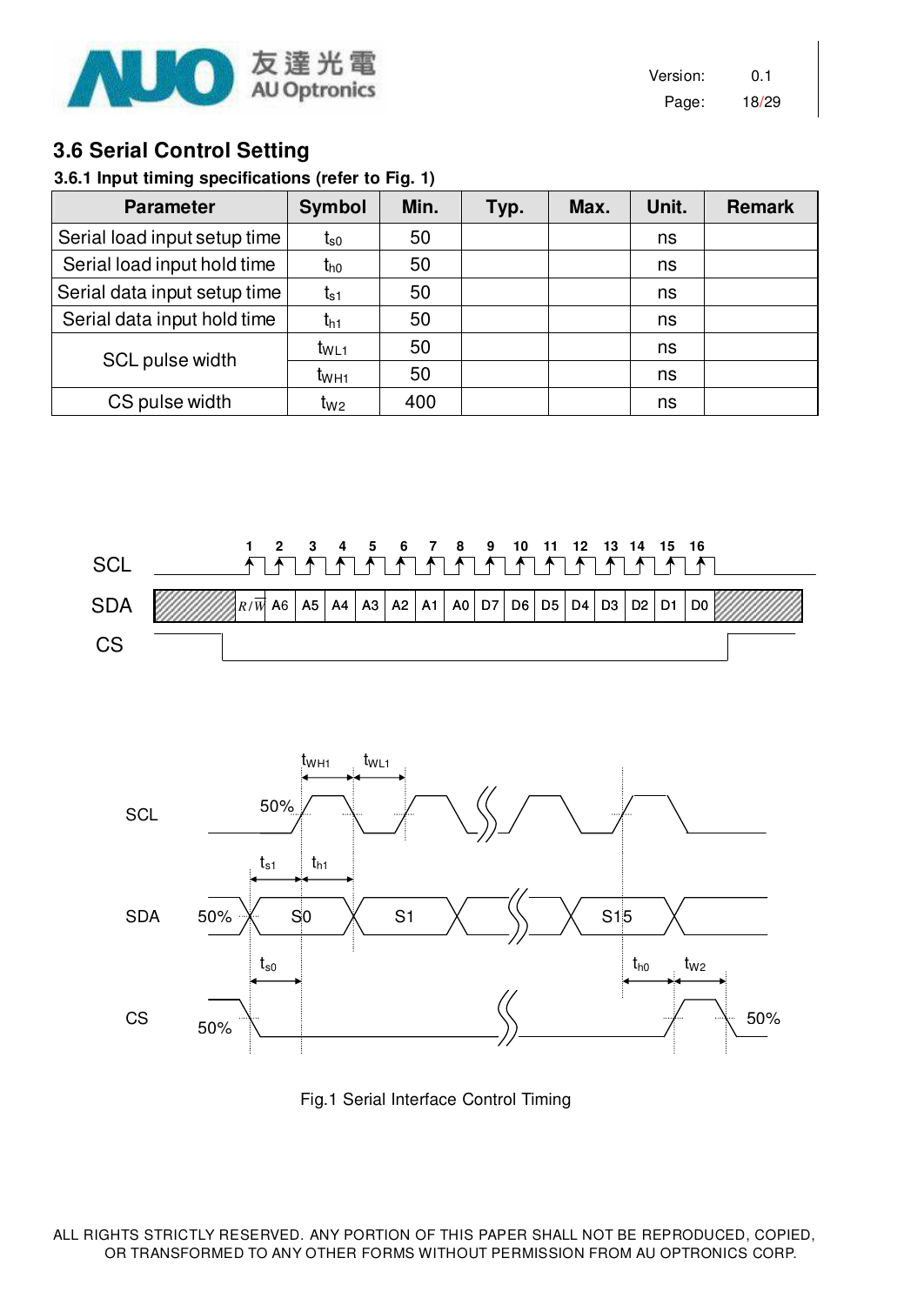

#### **3.6.2 Serial setting table**

| No             |                |              |                |                | <b>Register Address</b> |                |                |                                  |                |                            |                | Register Data (Default Setting) |    |                |                      |                |
|----------------|----------------|--------------|----------------|----------------|-------------------------|----------------|----------------|----------------------------------|----------------|----------------------------|----------------|---------------------------------|----|----------------|----------------------|----------------|
|                | R/W            |              |                |                |                         |                |                | A6   A5   A4   A3   A2   A1   A0 | D <sub>7</sub> | D <sub>6</sub>             | D <sub>5</sub> | D <sub>4</sub>                  | D3 | D <sub>2</sub> | D <sub>1</sub>       | D <sub>0</sub> |
| R <sub>0</sub> | $\overline{0}$ | $\mathbf 0$  | 0              | $\mathbf 0$    | 0                       | $\mathbf 0$    | 0              | $\mathbf 0$                      | X              | VDIR(1)                    | HDIR(1)        | 0                               |    |                | <b>VCOM AC(0110)</b> |                |
| R1             | $\overline{0}$ | $\mathbf 0$  | 0              | $\mathbf 0$    | 0                       | $\overline{0}$ | 0              |                                  | $\mathbf 0$    | VCOM DC(40h)               |                |                                 |    |                |                      |                |
| R <sub>2</sub> | $\overline{0}$ | $\mathbf 0$  | $\overline{0}$ | $\overline{0}$ | 0                       | $\overline{0}$ |                | $\overline{0}$                   |                | CONTRAST(40h)              |                |                                 |    |                |                      |                |
| R <sub>3</sub> | $\mathbf 0$    | $\mathbf 0$  | $\overline{0}$ | $\mathbf 0$    | 0                       | $\overline{0}$ |                |                                  | X              | <b>SUB-CONTRAST R(40h)</b> |                |                                 |    |                |                      |                |
| R <sub>4</sub> | $\mathbf 0$    | $\mathbf 0$  | $\mathbf 0$    | $\overline{0}$ | 0                       | 1              | $\overline{0}$ | $\overline{0}$                   | X              |                            |                | <b>SUB-CONTRAST B(40h)</b>      |    |                |                      |                |
| R <sub>5</sub> | $\mathbf 0$    | $\mathbf{0}$ | 0              | $\mathbf 0$    | 0                       |                | $\overline{0}$ |                                  |                |                            |                | BRIGHTNESS(40h)                 |    |                |                      |                |
| R <sub>6</sub> | $\mathbf 0$    | $\mathbf 0$  | $\mathbf 0$    | $\overline{0}$ | 0                       |                |                | 0                                | X              | SUB-BRIGHTNESS R(40h)      |                |                                 |    |                |                      |                |
| R <sub>7</sub> | $\mathbf 0$    | $\mathbf 0$  | $\mathbf 0$    | 0              | 0                       |                |                |                                  | X              | SUB-BRIGHTNESS B(40h)      |                |                                 |    |                |                      |                |

Note: X is "don't care". " " could be registered by customer.

#### **Register R0**

| Register       | $\overline{\phantom{m}}$<br>R/W | <b>Address</b> | D7       | D <sub>6</sub> | D <sub>5</sub> | D <sub>4</sub> | D <sub>3</sub> | D <sub>2</sub>     | D <sub>1</sub><br>. . | DO |
|----------------|---------------------------------|----------------|----------|----------------|----------------|----------------|----------------|--------------------|-----------------------|----|
| R <sub>0</sub> |                                 | 00h            | $\cdots$ | VDIR           | <b>HDIR</b>    |                |                | <b>VCOM</b><br>AC. |                       |    |

VCOM\_AC :Common voltage AC levelselection (deviation ±0.1V)

|                | VCOM_AC        |                |                | Voltage (V)   |
|----------------|----------------|----------------|----------------|---------------|
| D <sub>3</sub> | D <sub>2</sub> | D <sub>1</sub> | D <sub>0</sub> |               |
| 0              | 0              | 0              | 0              | 5.8           |
| 0              | 0              | 0              | 1              | 5.9           |
| 0              | 0              | 1              | 0              | 6.0           |
| 0              | 0              | 1              | 1              | 6.1           |
| 0              | 1              | 0              | 0              | 6.2           |
| 0              | 1              | 0              | 1              | 6.3           |
| 0              | 1              | 1              | 0              | 6.4 (Default) |
| 0              | 1              | 1              | 1              | 6.5           |
| 1              | 0              | 0              | 0              | 6.6           |
| 1              | 0              | 0              | 1              | 6.7           |
| 1              | 0              | 1              | 0              | 6.8           |
| 1              | 0              | 1              | 1              | 6.9           |
| 1              | 1              | X              | X              | 7.0           |

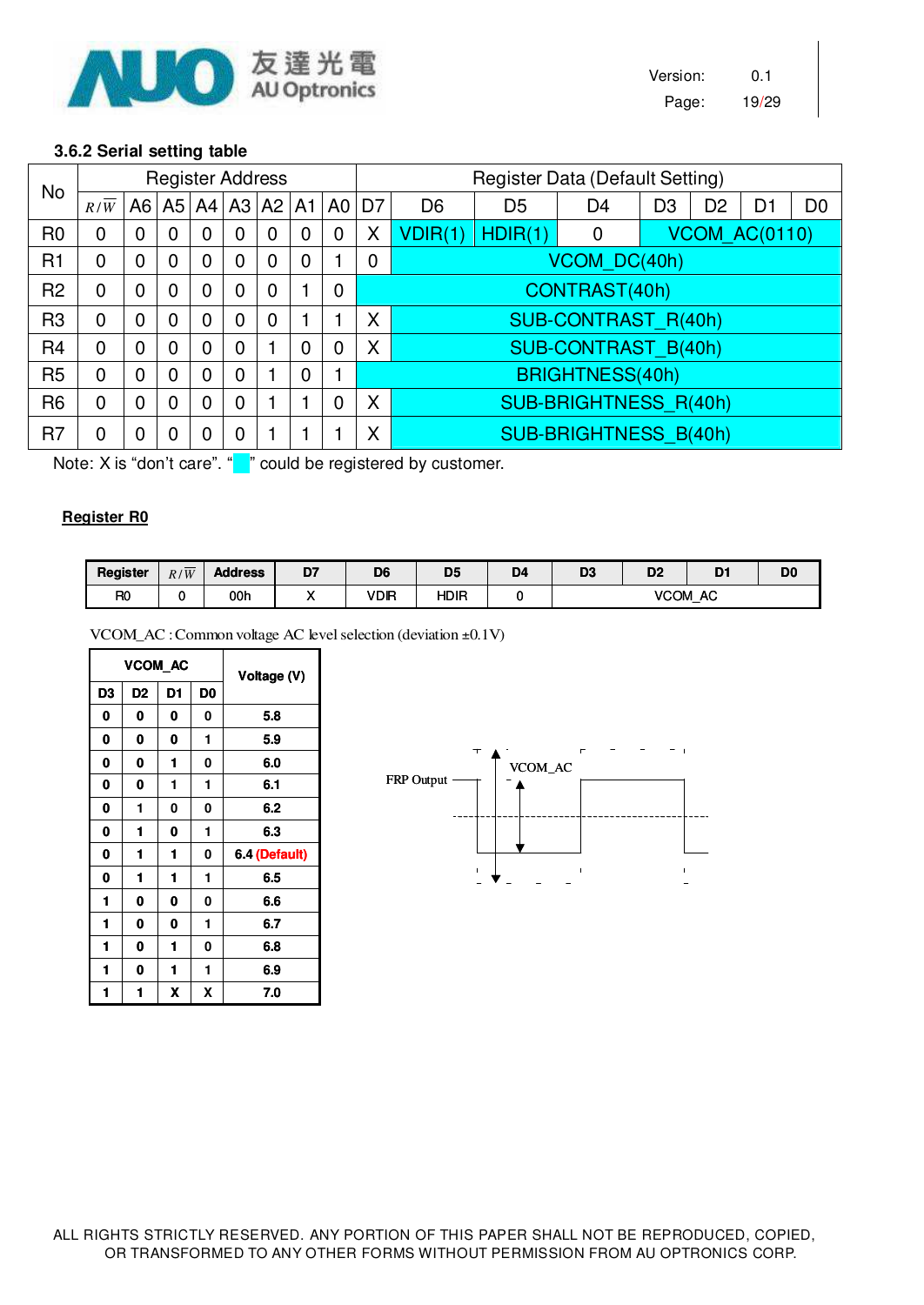

| Register       | $\overline{\phantom{a}}$<br>R/W | <b>Address</b> | D7<br>- - | D <sub>6</sub> | D <sub>5</sub> | D <sub>4</sub> | D <sub>3</sub>    | D <sub>2</sub><br>-- | D.<br>՝ | D <sub>0</sub> |
|----------------|---------------------------------|----------------|-----------|----------------|----------------|----------------|-------------------|----------------------|---------|----------------|
| R <sub>0</sub> |                                 | 00h            | . .       | חוח            | <b>ID IR</b>   |                | <b>VCOM</b><br>AC |                      |         |                |

HDIR : Horizontal scan direction setting

| HDIR | <b>Description</b>      |  |  |  |  |
|------|-------------------------|--|--|--|--|
|      | <b>Right to left</b>    |  |  |  |  |
|      | Left to right (Default) |  |  |  |  |

VDIR : Vertical scan direction setting

| <b>VDIR</b> | <b>Description</b>   |  |  |  |  |
|-------------|----------------------|--|--|--|--|
|             | Down to up           |  |  |  |  |
|             | Up to down (Default) |  |  |  |  |

#### **Register R1**

| <b>Register</b> | R/W | <b>Address</b> | D7 | D <sub>6</sub>                | D <sub>5</sub><br>__ | D <sub>4</sub><br>- - | D <sub>3</sub> | D <sub>2</sub> | -<br>י<br>- - | D <sub>0</sub> |
|-----------------|-----|----------------|----|-------------------------------|----------------------|-----------------------|----------------|----------------|---------------|----------------|
| D.<br>n I       |     | 01 h           |    | $\sim$<br>∪∪™<br>υv<br>$\sim$ |                      |                       |                |                |               |                |

VCOM\_DC : Common voltage DC level selection

| VCOM_DC | Voltage (V)     |
|---------|-----------------|
| D6~D0   |                 |
| 00h     | 2               |
|         |                 |
| 40h     | 2.605 (Default) |
|         |                 |
| 7Fh     | 3.2             |

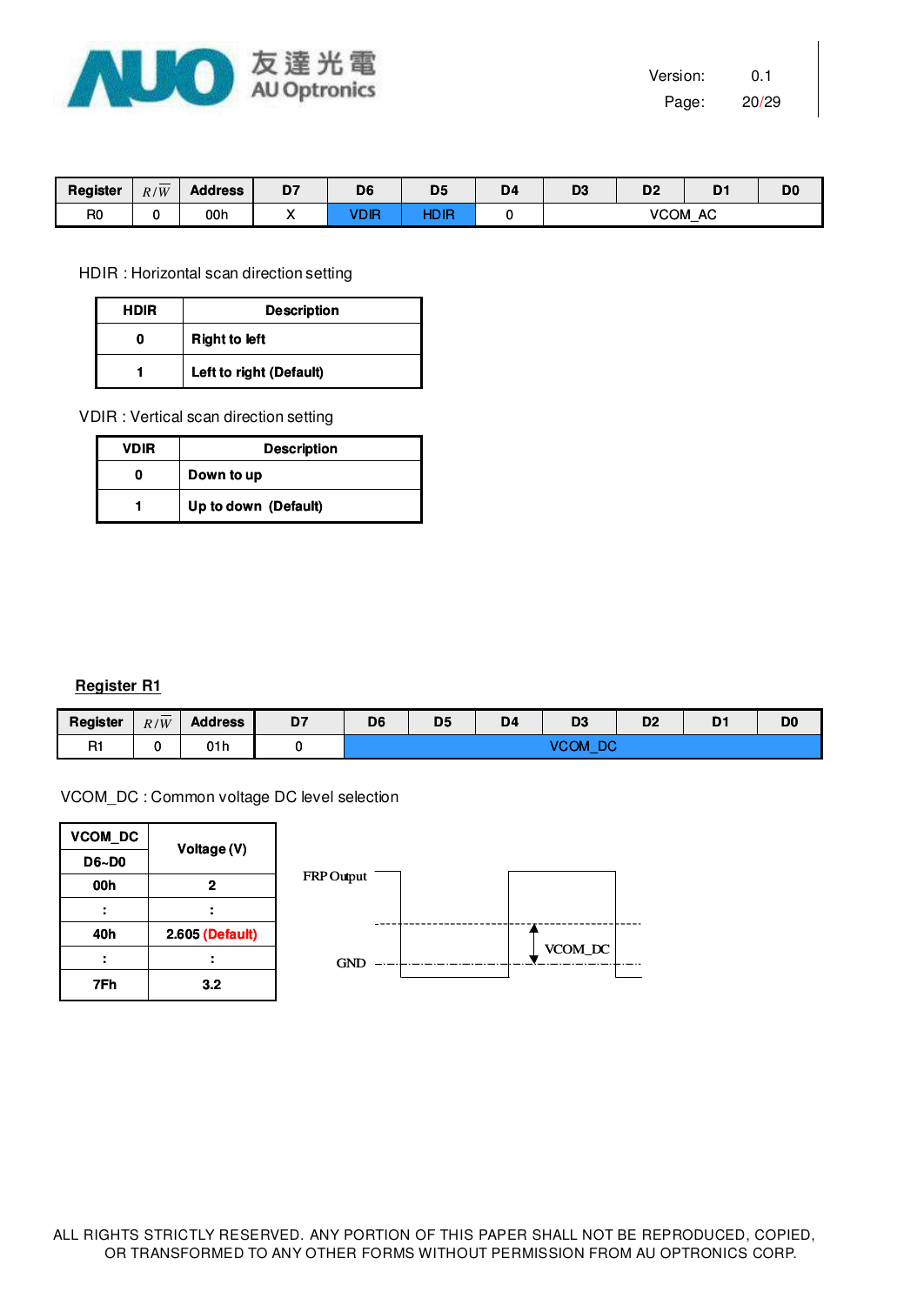

#### **Register R2, R3, R4, R5, R6, R7**

| Register            | $R/\overline{W}$                                                                 | <b>Address</b> | D7                                     | D <sub>6</sub>                                                                  | D <sub>5</sub> | D <sub>4</sub>    | D <sub>3</sub>          | D <sub>2</sub> | D <sub>1</sub> | D <sub>0</sub> |
|---------------------|----------------------------------------------------------------------------------|----------------|----------------------------------------|---------------------------------------------------------------------------------|----------------|-------------------|-------------------------|----------------|----------------|----------------|
| R <sub>2</sub>      | $\pmb{0}$                                                                        | 02h            |                                        |                                                                                 |                | <b>CONTRAST</b>   |                         |                |                |                |
|                     |                                                                                  |                |                                        |                                                                                 |                |                   |                         |                |                |                |
|                     |                                                                                  |                |                                        | CONTRAST: RGB contrast level setting, the gain changes (1/64) / bit             |                |                   |                         |                |                |                |
| <b>CONTRAST</b>     |                                                                                  |                |                                        | Gain                                                                            |                |                   |                         |                |                |                |
| D7~D0               |                                                                                  |                |                                        |                                                                                 |                |                   |                         |                |                |                |
| 00h                 |                                                                                  |                |                                        | 0                                                                               |                |                   |                         |                |                |                |
| 40h                 |                                                                                  |                |                                        | 1 (Default)                                                                     |                |                   |                         |                |                |                |
| <b>FFh</b>          |                                                                                  |                |                                        | 3.984                                                                           |                |                   |                         |                |                |                |
| <b>Register</b>     | R/W                                                                              | <b>Address</b> | D7                                     | D <sub>6</sub>                                                                  | D <sub>5</sub> | D <sub>4</sub>    | D <sub>3</sub>          | D <sub>2</sub> | D <sub>1</sub> | D <sub>0</sub> |
| R <sub>3</sub>      | $\pmb{0}$                                                                        | 03h            | X                                      |                                                                                 |                |                   | SUB-CONTRAST_R          |                |                |                |
|                     |                                                                                  |                |                                        |                                                                                 |                |                   |                         |                |                |                |
| Register            | $R/\overline{W}$                                                                 | <b>Address</b> | D7                                     | D <sub>6</sub>                                                                  | D <sub>5</sub> | D <sub>4</sub>    | D <sub>3</sub>          | D <sub>2</sub> | D <sub>1</sub> | D <sub>0</sub> |
| R <sub>4</sub>      | 0                                                                                | 04h            | X                                      |                                                                                 |                |                   | SUB-CONTRAST_B          |                |                |                |
|                     |                                                                                  |                |                                        | SUB-CONTRAST_RB : RB sub-contrast level setting, the gain changes (1/256) / bit |                |                   |                         |                |                |                |
| <b>SUB-CONTRAST</b> |                                                                                  |                |                                        | Gain                                                                            |                |                   |                         |                |                |                |
|                     | <b>D6~D0</b>                                                                     |                |                                        |                                                                                 |                |                   |                         |                |                |                |
| 00h                 |                                                                                  |                |                                        | 0.75                                                                            |                |                   |                         |                |                |                |
| 40h                 |                                                                                  |                |                                        | 1 (Default)                                                                     |                |                   |                         |                |                |                |
| 7Fh                 |                                                                                  |                |                                        | 1.246                                                                           |                |                   |                         |                |                |                |
|                     |                                                                                  |                |                                        |                                                                                 |                |                   |                         |                |                |                |
| <b>Register</b>     | $R/\overline{W}$                                                                 | <b>Address</b> | D7                                     | D <sub>6</sub>                                                                  | D <sub>5</sub> | D <sub>4</sub>    | D <sub>3</sub>          | D <sub>2</sub> | D <sub>1</sub> | D <sub>0</sub> |
| R <sub>5</sub>      | $\pmb{0}$                                                                        | 05h            |                                        |                                                                                 |                | <b>BRIGHTNESS</b> |                         |                |                |                |
|                     |                                                                                  |                |                                        | BRIGHTNESS: RGB bright level setting, setting accuracy: 1 step / bit            |                |                   |                         |                |                |                |
|                     | <b>BRIGHTNESS</b>                                                                |                |                                        | <b>Setting</b>                                                                  |                |                   |                         |                |                |                |
|                     | D7~D0                                                                            |                |                                        |                                                                                 |                |                   |                         |                |                |                |
|                     | 00h                                                                              |                |                                        | Dark (-64)                                                                      |                |                   |                         |                |                |                |
|                     | 40h                                                                              |                |                                        | Center (0) (Default)                                                            |                |                   |                         |                |                |                |
|                     | <b>FFh</b>                                                                       |                | <b>Bright (+191)</b>                   |                                                                                 |                |                   |                         |                |                |                |
| <b>Register</b>     | R/W                                                                              | <b>Address</b> | D7<br>D <sub>6</sub><br>D <sub>5</sub> |                                                                                 |                | D <sub>4</sub>    | D <sub>3</sub>          | D <sub>2</sub> | D <sub>1</sub> | D <sub>0</sub> |
| R <sub>6</sub>      | $\pmb{0}$                                                                        | 06h            | X                                      |                                                                                 |                |                   | <b>SUB-BRIGHTNESS R</b> |                |                |                |
|                     |                                                                                  |                |                                        |                                                                                 |                |                   |                         |                |                |                |
| Register            | $R/\overline{W}$                                                                 | <b>Address</b> | D7                                     | D <sub>6</sub>                                                                  | D <sub>5</sub> | D <sub>4</sub>    | D <sub>3</sub>          | D <sub>2</sub> | D <sub>1</sub> | D <sub>0</sub> |
| R7                  | $\pmb{0}$                                                                        | 07h            | X                                      |                                                                                 |                |                   | SUB-BRIGHTNESS_B        |                |                |                |
|                     | SUB-BRIGHTNESS_RB: RB sub-brightness level setting, setting accuracy: 1 step/bit |                |                                        |                                                                                 |                |                   |                         |                |                |                |

**D6~D0 40h Center (0) (Default) 7Fh Bright ( +63 ) 00h Dark ( -64 ) Setting SUB-BRIGHTNESS**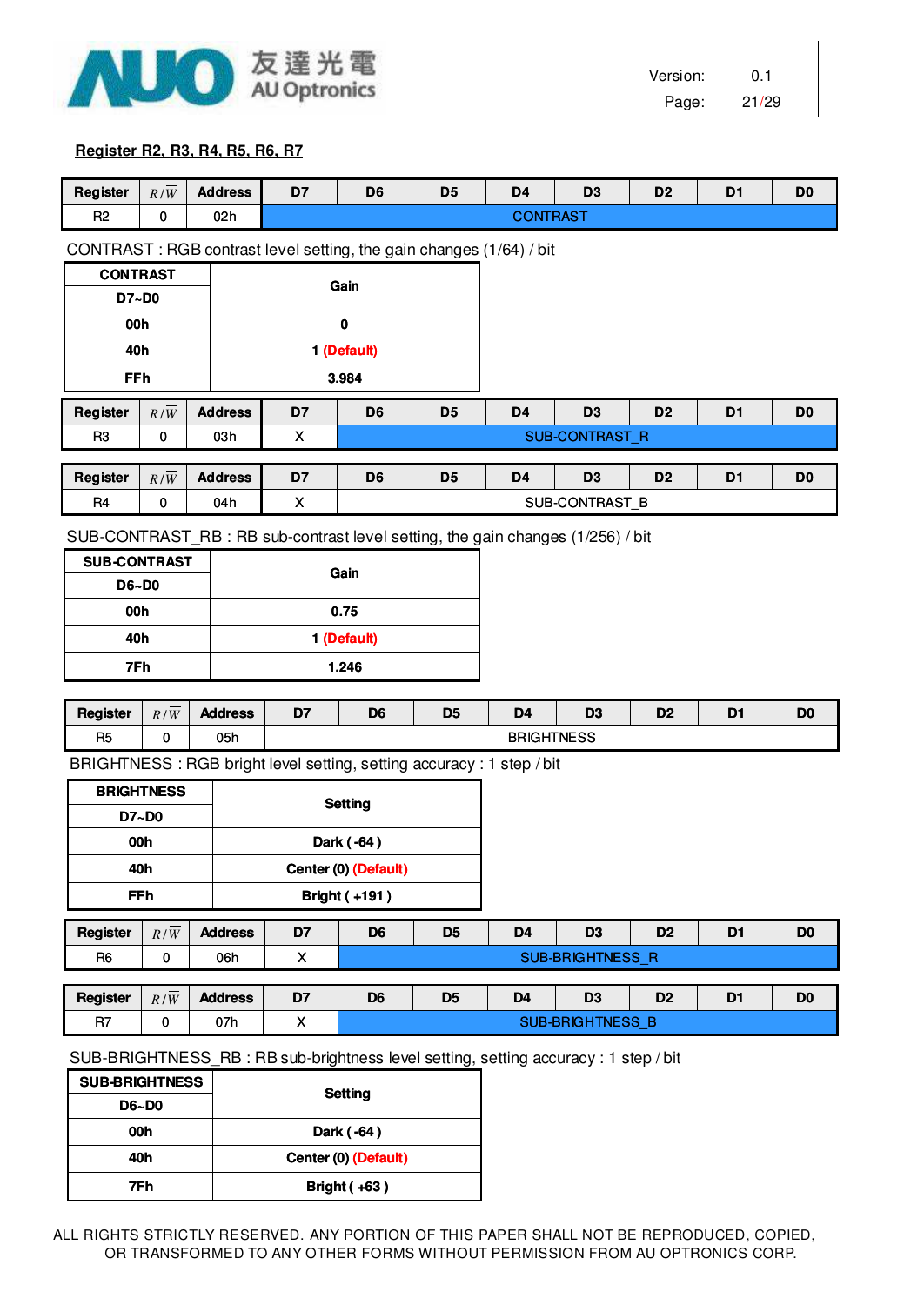

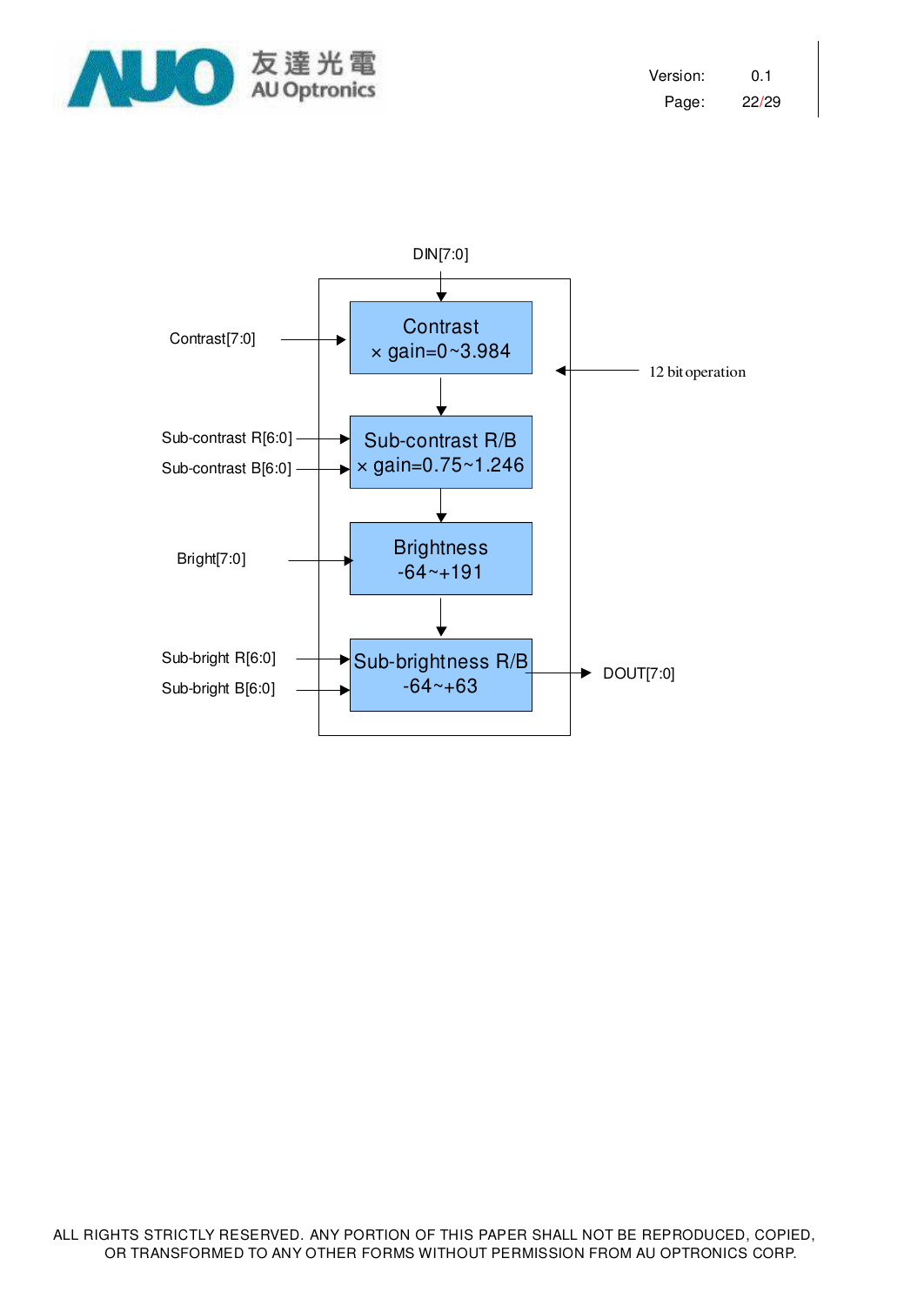

# **4. Optical specification**

| <b>Item</b>               | Symbol    | <b>Condition</b>     | Min. | Typ. | Max. | <b>Unit</b>       | <b>Remark</b> |
|---------------------------|-----------|----------------------|------|------|------|-------------------|---------------|
| Response Time             |           |                      |      |      |      |                   |               |
| Risel                     | Tr        | $\theta = 0^{\circ}$ |      | 20   | 40   | ms                | Note 4        |
| Fall                      | <b>Tf</b> |                      |      | 20   | 40   | ms                |               |
| Contrast ratio            | <b>CR</b> | At optimized         |      | 500  |      |                   | Note 6, 7     |
|                           |           | viewing              |      |      |      |                   |               |
| <b>Viewing Angle</b>      |           |                      |      |      |      |                   |               |
| Topl                      |           |                      | 70   | 80   |      |                   |               |
| <b>Bottom</b>             |           | $CR \ge 10$          | 70   | 80   |      | deg.              | Note 8        |
| Left                      |           |                      | 70   | 80   |      |                   |               |
| Right                     |           |                      | 70   | 80   |      |                   |               |
| <b>Brightness</b>         | $Y_L$     | $\theta = 0^{\circ}$ | 190  | 300  |      | cd/m <sup>2</sup> | Note 9        |
|                           | X         | $\theta = 0^{\circ}$ | 0.26 | 0.31 | 0.36 |                   |               |
| <b>White Chromaticity</b> | у         | $\theta = 0^{\circ}$ | 0.29 | 0.34 | 0.39 |                   |               |

Note 1: Measurement is in the dark room, optical ambient temperature = $25^{\circ}$ C, and backlight current  $I_1$ =20 mA

Note 2: To be measured in the dark room.

Note 3:To be measured on the center area of panel with a field angle of 1°by Topcon luminance meter BM-7, after 10 minutes operation.

#### Note 4: Definition of response time:

The output signals of photo detector are measured when the input signals are changed from "black" to "white"(falling time) and from "white" to "black"(rising time), respectively.

Note 5. From liquid crystal characteristics, response time will become slower and the color of panel will become darker when ambient temperature is below 25℃.

#### Note 6. Definition of contrast ratio:

Contrast ratio is calculated with the following formula.

Photo detector output when LCD is at "White" state Photo detector output when LCD is at "Black" state Contrastratio (CR)=

Note 7. White  $Vi=V_{150} \pm 1.5V$ 

Black  $Vi=V_{150} \pm 2.0V$ 

"±" means that the analog input signal swings in phase with COM signal.

 $\overline{+}$ " means that the analog input signal swings out of phase with COM signal.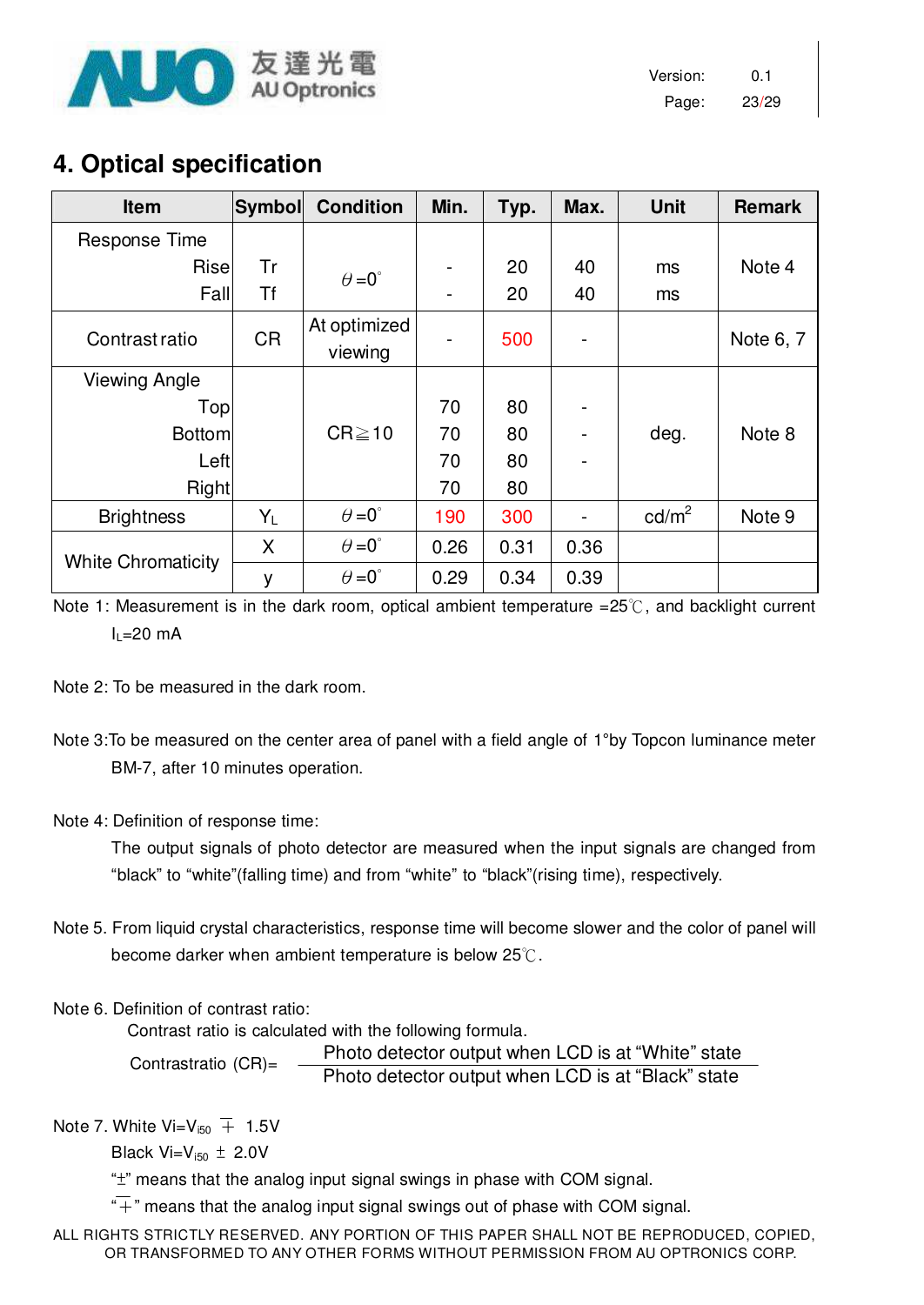

 $V_{i50}$  : The analog input voltage when transmission is 50%

The 100% transmission is defined as the transmission of LCD panel when all the input terminals of module are electrically opened.

Note 8. Definition of viewing angle: refer to figure as below. Measure viewing angle by machine Eldim.



Note 9. Measured at the center area of the panel when all the input terminals of LCD panel are electrically opened.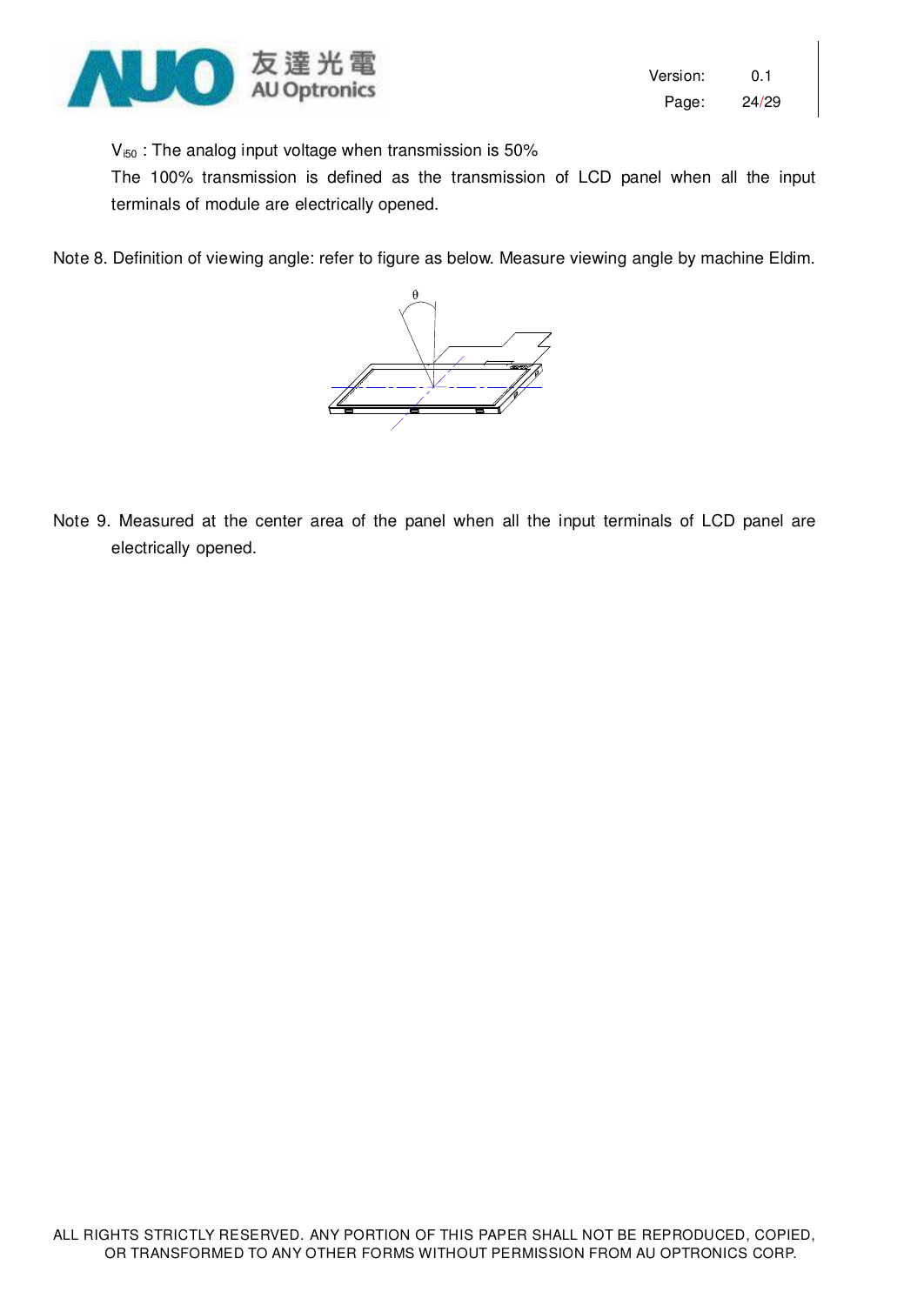

# **5. Touch Screen Panel Specifications**

### **5.1 FPC Pin Assignment**

| Pin No. | <b>Symbol</b> | I/O        |
|---------|---------------|------------|
|         | TP R          | $\bigcirc$ |
| 2       | TP B          | ( )        |
| 3       | TP L          | O          |
|         | TP U          |            |

### **5.2 Electrical Characteristics**

| <b>Item</b>                  |            | Min.    | Max. | <b>Unit</b> | <b>Remark</b> |
|------------------------------|------------|---------|------|-------------|---------------|
| Rate DC Voltage              |            |         | 7    | ٧           |               |
| Resistance                   | $X$ (Film) | 500     | 500  | $\Omega$    | At connector  |
|                              | (Glass)    | 200     | 900  |             |               |
| Linearity                    |            | $-1.5%$ | 1.5% |             | Note 1        |
| <b>Response Time</b>         |            |         | 20   | ms          |               |
| <b>Insulation Resistance</b> |            | 20      |      | $M\Omega$   | <b>DC 25V</b> |

Note 1: Measurement condition of Linearity: difference between actual voltage & theoretical voltage is an error at any points. Linearity is the value max. error voltage divided by voltage difference on active area.

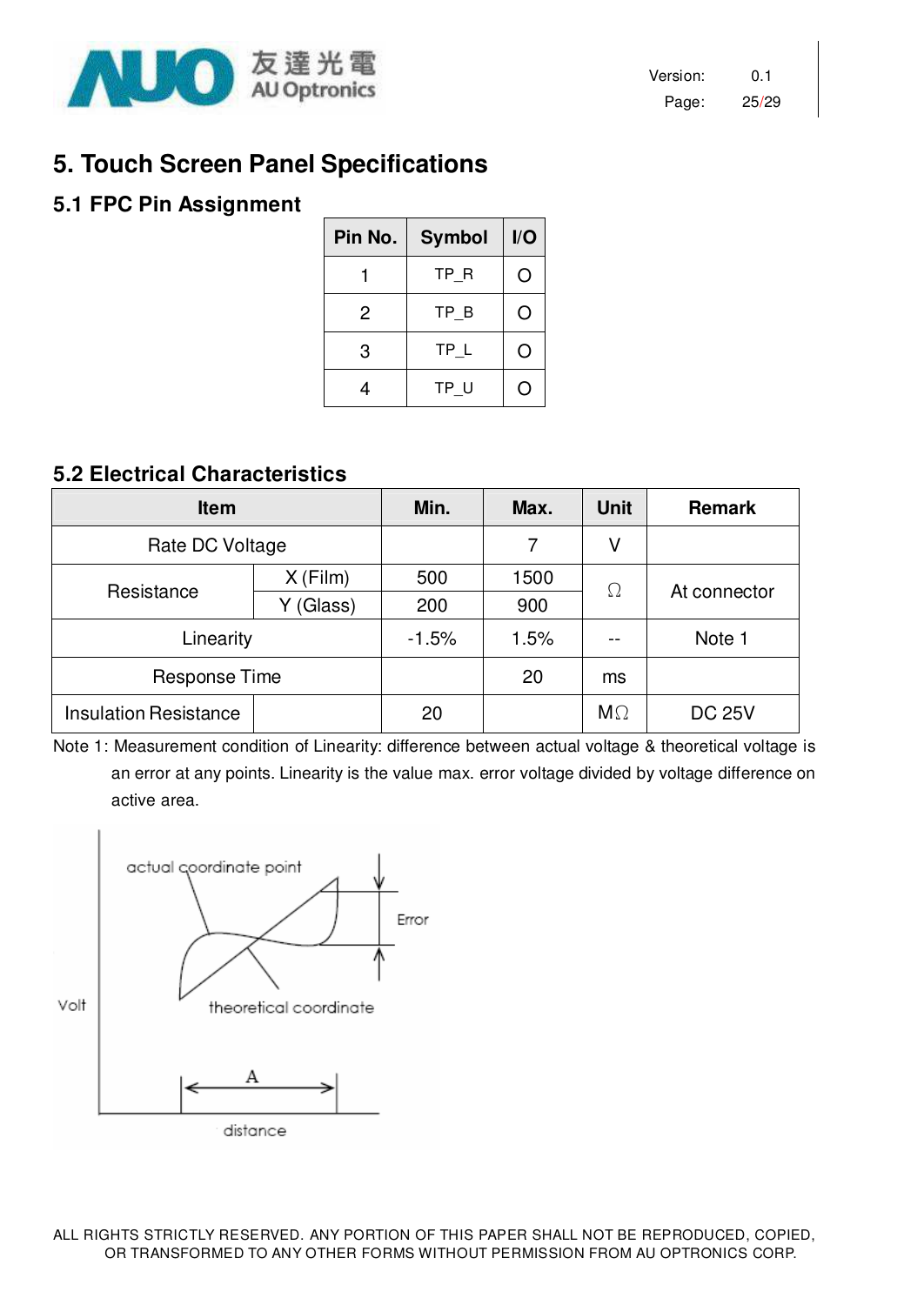

### **5.3 Mechanical Characteristics**

| <b>Item</b>                     | Min.  | Max.  | <b>Unit</b> | <b>Remark</b>     |
|---------------------------------|-------|-------|-------------|-------------------|
| <b>Hardness of Surface</b>      |       | $- -$ |             | <b>JIS K-5400</b> |
| Operation Force (Pen or Finger) | $- -$ | 100   | g1          | Note 1, 2         |

Note 1: Within "guaranteed active area", but not on the edge and dot-spacer.

Note 2: Measurement condition of Operation Force: Within "guaranteed active area". Resistance, Insulation resistance, and operation force should be under **5.2** & **5.3** condition. When user pushes down on the film, resistance between X & Y axis must be equal or lower than 2kΩ. Below is test figure.



### **5.4 Life test Condition**

| <b>Item</b> | Min.            | Max.          | Unit  | <b>Remark</b> |
|-------------|-----------------|---------------|-------|---------------|
| Notes Life  | 10 <sup>5</sup> | $- -$         | words | Note 1, 2     |
| Input Life  | 10 <sup>6</sup> | $\sim$ $\sim$ | times | Note 1, 3     |

Note 2: Notes Life test condition (by pen): Notes area for pen notes life test is 10×9 mm. Size of word is 7.5×6.75mm. Word is any A.B.C….. letter. Writing speed is 60mm/s. Center of each word is changed at random in notes area.



Note 3: Input Life test condition( by finger): By silicone rubber tapping at same point. Tapping Load is 200g, and tapping frequency is 5Hz.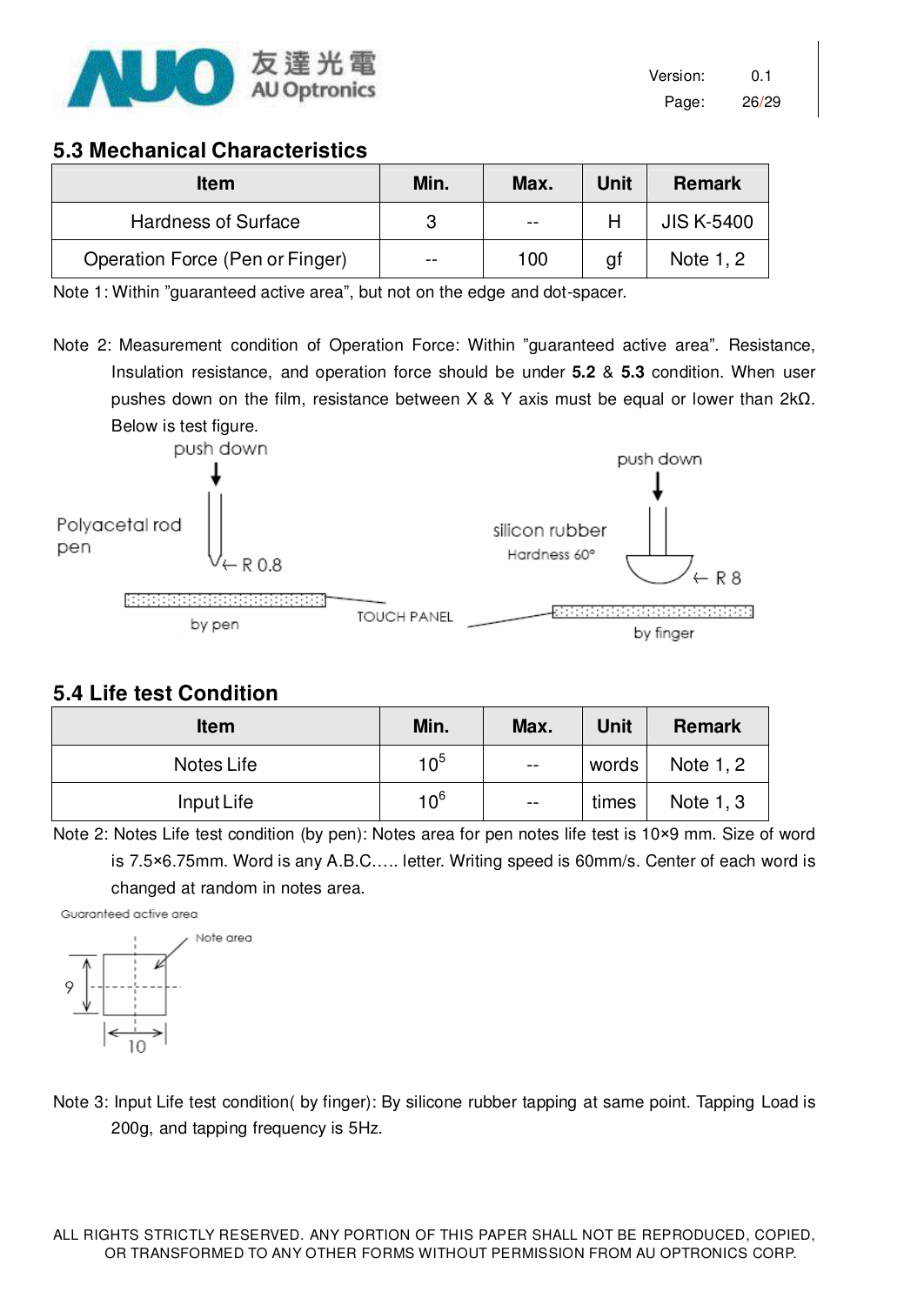

Version: 0.1 Page: 27/29

### **5.5 Attention**

Please pay attention for below matters at mounting design of touch panel of LCD module.

- 1) Do not design enclosure pressing the view area to prevent from miss input.
- 2) Enclosure support must not touch with view area.
- 3) Use elastic or non-conductive material to enclosure touch panel.
- 4) Do not bond film of touch panel with enclosure.
- 5) The touch panel edge is conductive. Do not touch it with any conductive part after mounting.
- 6) If user wants to cleaning touch panel by air gun, pressure  $2\text{kg/cm}^2$  below is suggested. Not to blow glass from FPC site to prevent FPC peeled off.



- 7) Do not put a heavy shock or stress on touch panel and film surface. Ex. Don't lift the panel by film face with vacuum.
- 8) Do not lift LCD module by FPC.
- 9) Please use dry cloth or soft cloth with neutral detergent (after wring dry) or one with ethanol at cleaning. Do not use any organic solvent, acid or alkali liquor.
- 10) Do not pile touch panel. Do not put heavy goods on touch panel.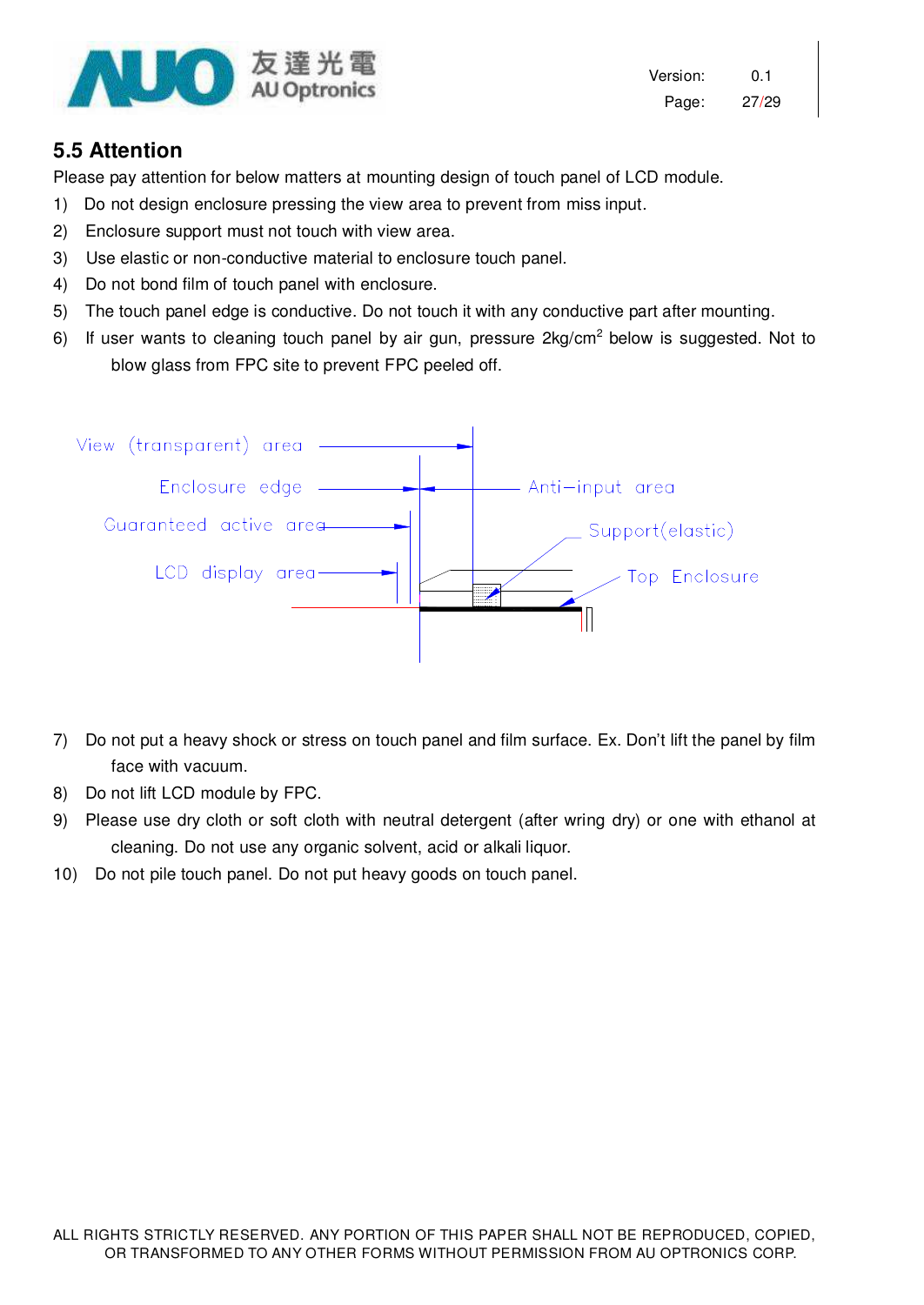

Version: 0.1 Page: 28/29

# **6. Absolute Ratings of Ambient Environment**

| No.            | <b>Test items</b>                    | <b>Conditions</b>                                                                                                                                                          |                                           | <b>Remark</b>                                                                                          |
|----------------|--------------------------------------|----------------------------------------------------------------------------------------------------------------------------------------------------------------------------|-------------------------------------------|--------------------------------------------------------------------------------------------------------|
| 1              | <b>High Temperature Storage</b>      | Ta= $80^{\circ}$ C                                                                                                                                                         | 240Hrs                                    |                                                                                                        |
| $\overline{2}$ | Low Temperature Storage              | Ta= -25℃                                                                                                                                                                   | 240Hrs                                    |                                                                                                        |
| 3              | <b>High Ttemperature Operation</b>   | Ta= $70^{\circ}$ C                                                                                                                                                         | 240Hrs                                    |                                                                                                        |
| $\overline{4}$ | Low Temperature Operation            | Ta= $-10^{\circ}$ C                                                                                                                                                        | 240Hrs                                    |                                                                                                        |
| 5              | High Temperature & High              | Ta= $60^{\circ}$ C. 90% RH                                                                                                                                                 | 240Hrs                                    | Operation                                                                                              |
| 6              | <b>Heat Shock</b>                    | $-25^{\circ}$ C $\sim$ 80 $^{\circ}$ C, 50 cycle, 2Hrs/cycle                                                                                                               |                                           | Non-operation                                                                                          |
| $\overline{7}$ | <b>Electrostatic Discharge</b>       | $\pm 200V, 200pF(0\Omega)$ , once for each                                                                                                                                 |                                           | Non-operation                                                                                          |
| 8<br>9         | Vibration<br><b>Mechanical Shock</b> | Frequency range<br><b>Stoke</b><br>Sweep<br>2 hours for each direction of X, Y, Z<br>(6 hours for total)<br>100G. 6ms, $\pm X, \pm Y, \pm Z$<br>3 times for each direction | $:10 - 55$ Hz<br>: 1.5mm<br>:10~55Hz~10Hz | Non-operation<br>JIS C7021,<br>$A-10$<br>condition A<br>Non-operation<br>JIS C7021,<br>A-7 condition C |
| 10             | Vibration (With Carton)              | Random vibration:<br>$0.015G^2$ /Hz from $5 \sim 200Hz$<br>-6dB/Octave from 200~500Hz                                                                                      |                                           | IEC 68-34                                                                                              |
| 11             | Drop (With Carton)                   | Height: 60cm<br>1 corner, 3 edges, 6 surfaces                                                                                                                              |                                           |                                                                                                        |

Note 1 : Ta: Ambient Temperature.

Note 2: In the standard condition, there is not display function NG issue occurred. All the cosmetic specification is judged before the reliability stress.